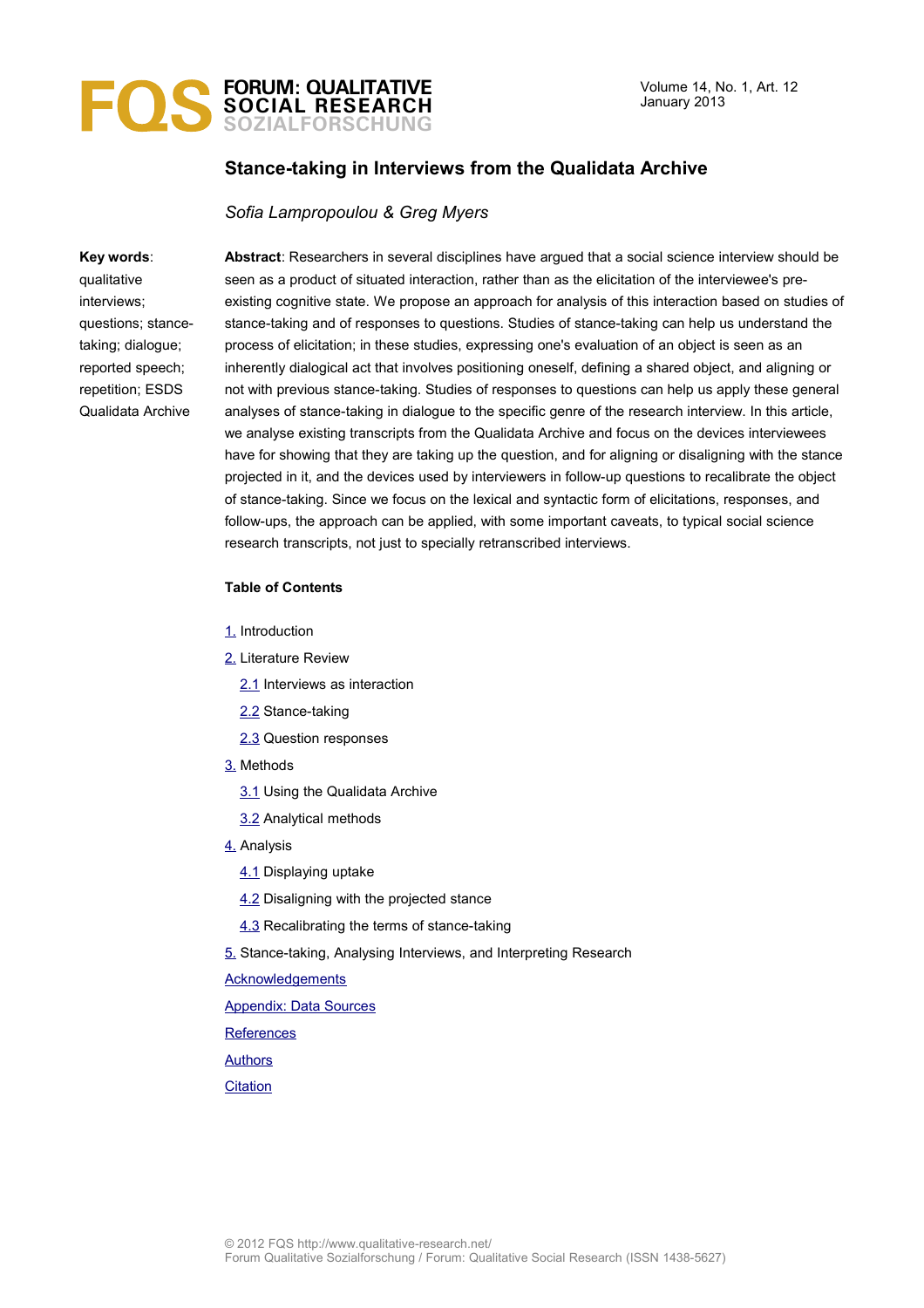# <span id="page-1-0"></span>**1. Introduction**

Over the last twenty years, qualitative researchers in several social science disciplines have called for analysts to look at how interviewees say things as well as what they say. Interviews are seen as interactions, not as neutral elicitations of psychological states, with the interviewer taking an active role, drawing on conventions of everyday conversation but within constraints of the interview genre (BRIGGS, 1986; MANN, 2011; RAPLEY, 2004; SILVERMAN, 2004). We present a framework for analysing interaction in interviews that draws on the framework of stance-taking, as seen through research on responses to questions, and apply this framework to transcripts from an archive of social research interviews. [1]

Stance-taking is the expression of an attitude, evaluation, or judgement as the speaker's own point of view (ENGLEBRETSON, 2007; JAFFE, 2009a); an example would be someone saying "It is very important". Work on stance-taking over the last fifteen years by sociolinguists, linguistic anthropologists, grammarians, and corpus linguists offers a new perspective on features that had previously been considered separately as different ways of encoding evaluation, evidentiality, modality, hedging, or appraisal (CHAFE, 1986; HUNSTON & THOMPSON, 2000; HYLAND, 1998; MARTIN & ROSE, 2003; WHITE, 2003). The key insight that has brought these different studies together is the recognition that stance-taking is an act performed by one subject in relation to another subject (and previous turns) about a shared object (DuBOIS, 2007). The consideration of stance-taking as an act has moved studies of stance from features of the clause (BIBER, 1999) to the place of these linguistic structures in dialogue (CLIFT, 2006; GOODWIN, 2007; HADDINGTON, 2006; KÄRKKÄINEN, 2006; McINTOSH, 2009). Stance is still a distinctively linguistic approach, in that it is concerned with such structures as choices of verbs, the syntax of turns, and intonation—but in a dialogical framework (MARKOVÁ, LINELL, GROSSEN & ORVIG, 2007). [2]

In interviews, stance-taking is done in response to interviewers' questions, so we also draw on recent work in conversation analysis on the packaging of response turns (HERITAGE & RAYMOND, 2005; RAYMOND, 2003; STIVERS & HAYASHI, 2010). The first turn in a sequence constrains what is relevant in the response, whether it is a question followed by answer, a first assessment (an evaluation of people or events) followed by a second assessment by another person, or story receiving constant responses from the listeners. For instance, a yes/no question ("Do you ...?") calls for a different kind of response from a wh question (those starting with *who*, *what*, *where*, *when*, *which*, *why* or *how*) and projects a different kind of response from a negative yes/no question ("Don't you ....?"). Responses are not completely determined by these constraints; respondents have devices for transforming the projected response, challenging the terms or the agenda, in every day conversation and also, as we show, in interviews. Some of these devices, such as a delay before speaking, are apparent only in a sound file or a detailed transcript; stance-taking features can be seen in the kinds of transcripts that social science researchers typically produce. [3]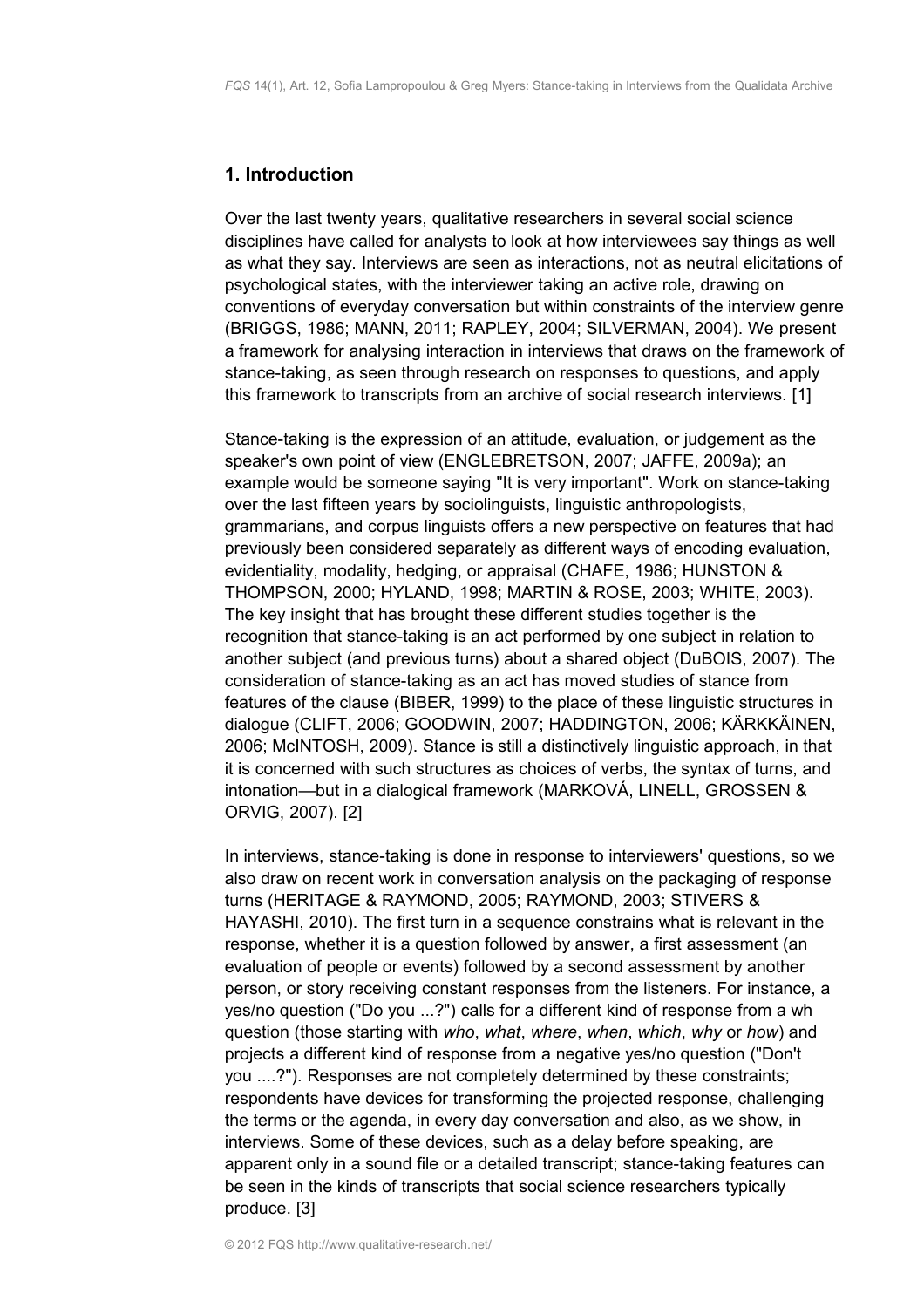Our data come from the [ESDS Qualidata Archive.](http://www.esds.ac.uk/qualidata/) The use of existing transcripts means that we cannot do some kinds of conversation analysis that have been productive in studying research interviews (such as considering the interviewer's use or withholding of continuers, such as *mm*, *uh-huh*, and *yeah* (RICHARDS, 2011). This is valuable work, but it is limited to specially-produced transcripts. The transcripts and associated information in Qualidata, for all their limitations, provide a typical range of materials and research practices. We believe that analysis of the discourse of interview and focus group transcripts could be part of the toolkit of all qualitative researchers, not just discourse analysts. And we propose that stance-taking can be one important part of this analysis, because it highlights the interactional complexities, for interviewer and interviewee, of giving a personal opinion or account. [4]

In this article, we review the main approaches on which we draw, and the controversies to which they are relevant, and introduce the Qualidata archive. Then we address three main questions:

- 1. How do interviewees signal that they are taking up a question as stance elicitation?
- 2. How do interviewees signal alignment and disalignment with the stance projected by the interviewer?
- 3. How does the interviewer recalibrate the terms of stance-taking in follow-up turns? [5]

# <span id="page-2-1"></span>**2. Literature Review**

# <span id="page-2-0"></span>**2.1 Interviews as interaction**

Interview transcripts are often used in social research as mines for appropriate quotations, presented as if the interviewees were simply speaking their mind (the metaphor is from KVALE & BRINKMANN, 2009). But researchers in a number of approaches have argued that they should be treated as situated interactions between two people. The literature is now large (recent reviews include DE FINA & PERRINO, 2011; KVALE & BRINKMANN, 2009; MANN, 2011; RAPLEY, 2001, 2004; ROULSTON, 2006, 2010; TALMY & RICHARDS, 2011; WOOFFITT & WIDDICOMBE, 2006). Researchers who have come to this view of interviews include ethnographers exploring reflexivity and power relations, conversation analysts treating the interview as an institutional form of interaction, discursive psychologists considering knowledge production, and sociolinguists interested in varying speech styles. The aims and practices of these researchers vary, but they would agree that:

- 1. Meanings are con-constructions, not simple expressions of the interviewee's pre-existing state of knowledge or opinion.
- 2. The interviewer is as much a participant in this interaction as the interviewee, so their turns cannot be ignored.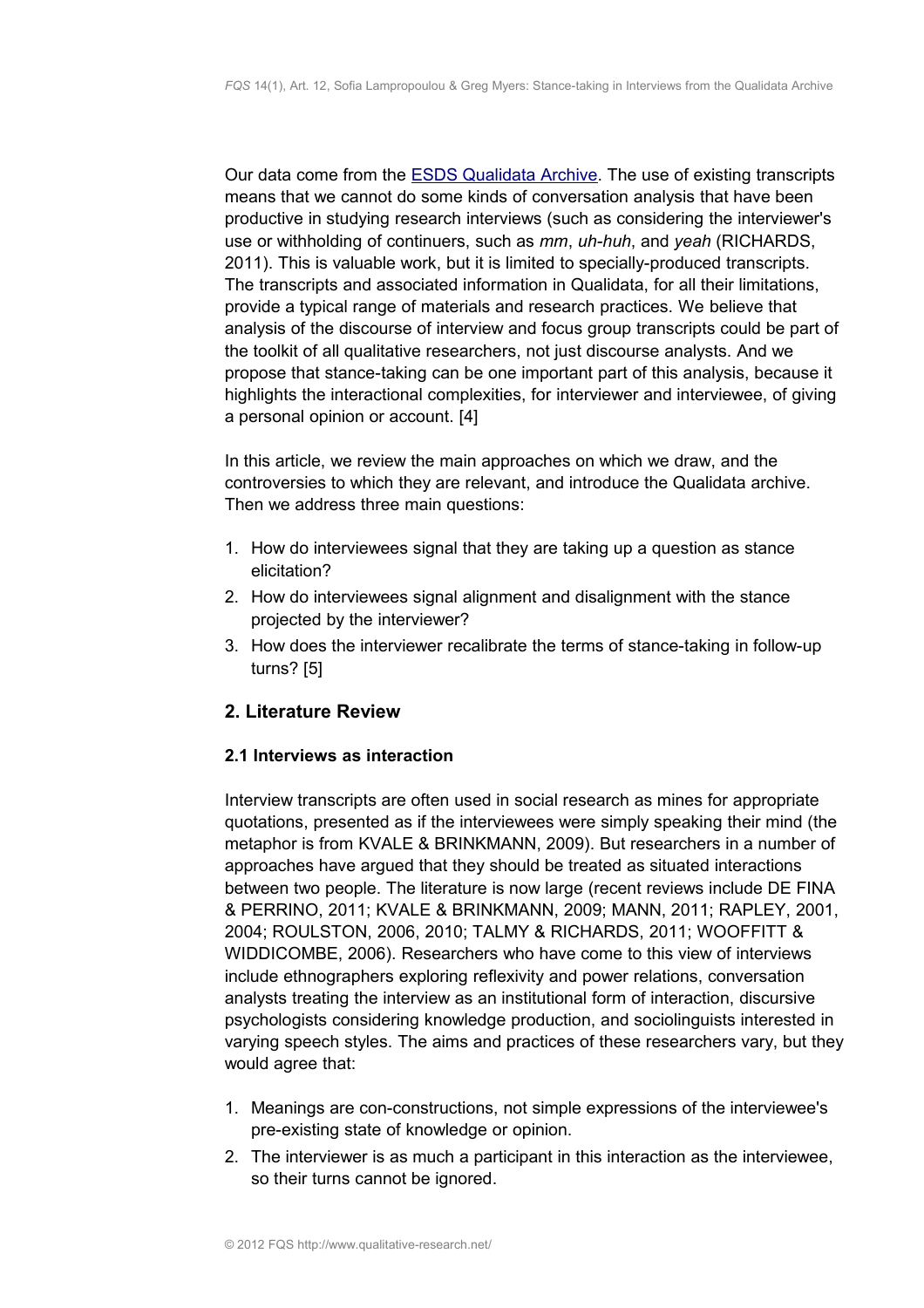- 3. Turn by turn interaction shows what the participants take the aims, conventions, and available roles of the genre to be.
- 4. These conventions are set within wider cultural assumptions about interaction in the "Interview Society" (ATKINSON & SILVERMAN, 1997). [6]

Because of their interactive nature, interviews are constrained—some would say invalidated (POTTER & HEPBURN, 2005)—as a technique for qualitative research. Interaction must be taken into account in the planning of the research (understanding what can and cannot be elicited by this method), the design of interview schedules (considering how interviewees might infer their role and that of the interviewer from the questions), the practice of interviewing (for instance the kinds of responses given by interviewers), and presentation and analysis of transcripts (for instance, the kinds of detail that can be and need to be represented in transcripts). Interaction is an issue across the full range of research interviews, from highly-structured surveys (e.g., HOUTKOOP-STEENSTRA, 2000) to the semi-structured interviews that are the most common type in our data (e.g., RICHARDS, 2011) to less structured "depth" interviews and oral history interviews in which respondents have extended turns (e.g., STIRLING & MANDERSON, 2011). [7]

For all this focus on interviews as interaction, most researchers continue to conduct interviews, transcribe them in simple form (or not transcribe them at all), and quote bits of the interviewees' talk out of context as the representation of their thinking. One reason the stream of articles on interviewing has had so little effect may be the depth and scope of the implied or explicit critique; some researchers demand a complete reorientation of research and a change in its goals and practices. Much of the discussion focuses on details of transcripts, as if those marks were the main innovation in the approach to interviews as interaction. Because we want to be able to consider the existing body of previous social research, we have sought a form of interactional research that addresses some distinctive features of the interview genre while still being applicable to relatively simple transcripts. [8]

# <span id="page-3-0"></span>**2.2 Stance-taking**

There are many linguistic frameworks for language that marks a speaker's relation to what they are saying. We argue that the framework that has built up around the term "stance" is particularly applicable to research interviews. In most interviews, interviewees are regularly asked to take stances, for instance to state their views on some social issue, to evaluate some experience they have had, or to comment on changes in their local community. We can start with an example from an excerpt from a transcript produced in a project on "Young Men, Masculinities, and Health". The interviewer presents this question as a follow-up to what the interviewee has just been talking about, a description of his fitness training. (The transcription is that of the research team, as deposited in Qualidata. We have kept the conventions for indicating interviewer and interviewee used in each project; in the transcripts from this particular project, "I"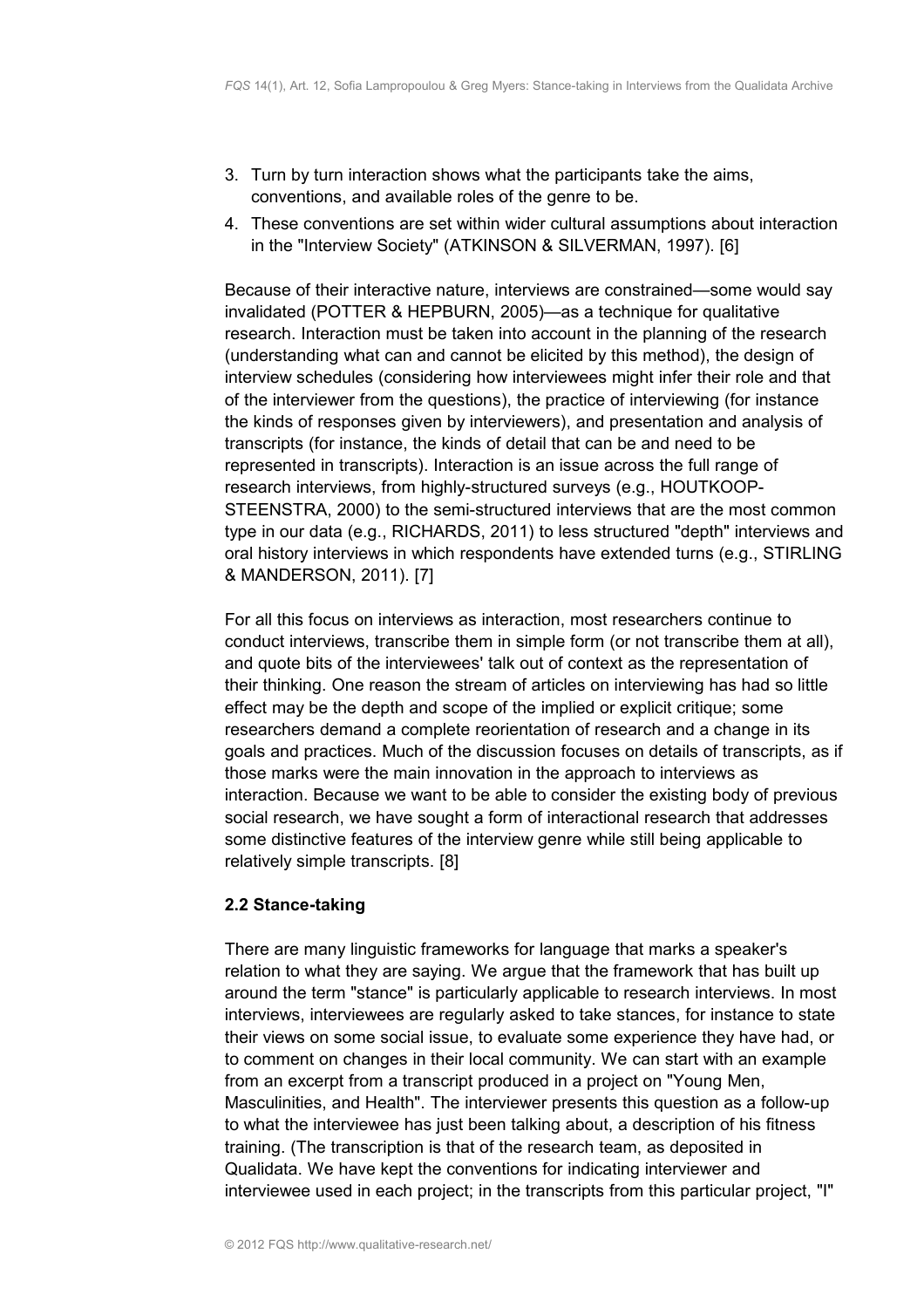stands for interviewer, "R" for respondent. Headers give the ESRC project number and the number of the interview. Names of Investigators and project details are provided in the [Appendix.](#page-18-0))

Example 1: 5371, Int. 18

- 1. I: Mm-hm. And how important do you think that is for men to be physically capable?
- 2. R: It is very important because as a man you, you know ... you, um, you get involved in many activities that need strength that women wouldn't normally get into. So, as a man you need to be strong and fit so that you can take on those iobs very well. [9]

"It is very important" is stance-taking. There are two aspects to this response; 1. showing he is answering the question (which he does by echoing the words and using its terms) and 2. aligning or disaligning with the stance projected. The question projects stance-taking ("do you think"), a form for the response (on a scale of "how important"), and an object of that stance ("for men to be physically capable"). The interviewee's response places his evaluation on a scale ("very important"). The answer could stop there, but he continues to give a reason for his evaluation. In giving this reason, he shifts gears, pausing and restarting; we will discuss later the kind of reformulation he does here. [10]

The literature on stance has many studies of specific linguistic markers such as verbs of cognition or perception ("I think", "I see"), adverbials ("absolutely", possibly"), modals ("might") and stance nouns ("my opinion") (BIBER & FINEGAN, 1989; BIBER, JOHANSSON, LEECH, CONRAD & FINEGAN, 1999, Ch. 12). But the focus of stance research is not the list of markers but the act of stance-taking, as in this definition by the sociolinguist John DuBOIS: "Stance is a public act by a social actor, achieved dialogically through overt communicative means, of simultaneously evaluating objects, positioning subjects (self and others), and aligning with other subjects, with respect to any salient dimensions of the sociocultural field" (2007, p.163). [11]

In this view, stance can be represented in a triangle in which one subject (the speaker) positions himself or herself in relation both to another subject (the addressee) and an object (the topic). In our example, the interviewee both positions himself and aligns himself with the interviewer by displaying his use of the same terms, and both of them orient to the same (or what they take to be the same) object, the "it" of the interviewee's response. "Stance is an act of evaluation owned by a social actor" (p.173), so it involves an act, a value, and crucially, a responsibility for that evaluation; once one takes a stance, one may be asked to account for it. We will see later how interviewers use this implied responsibility to elicit elaborations of brief stance-taking turns. DuBOIS's definition refers to "overt communicative means", and though we focus here on lexical and grammatical markers (for reasons we will explain), stance-taking can also be done with paralinguistic or non-linguistic means, for instance by intonation (LEMPERT, 2008), switching to another language or variety (JAFFE, 2009b), and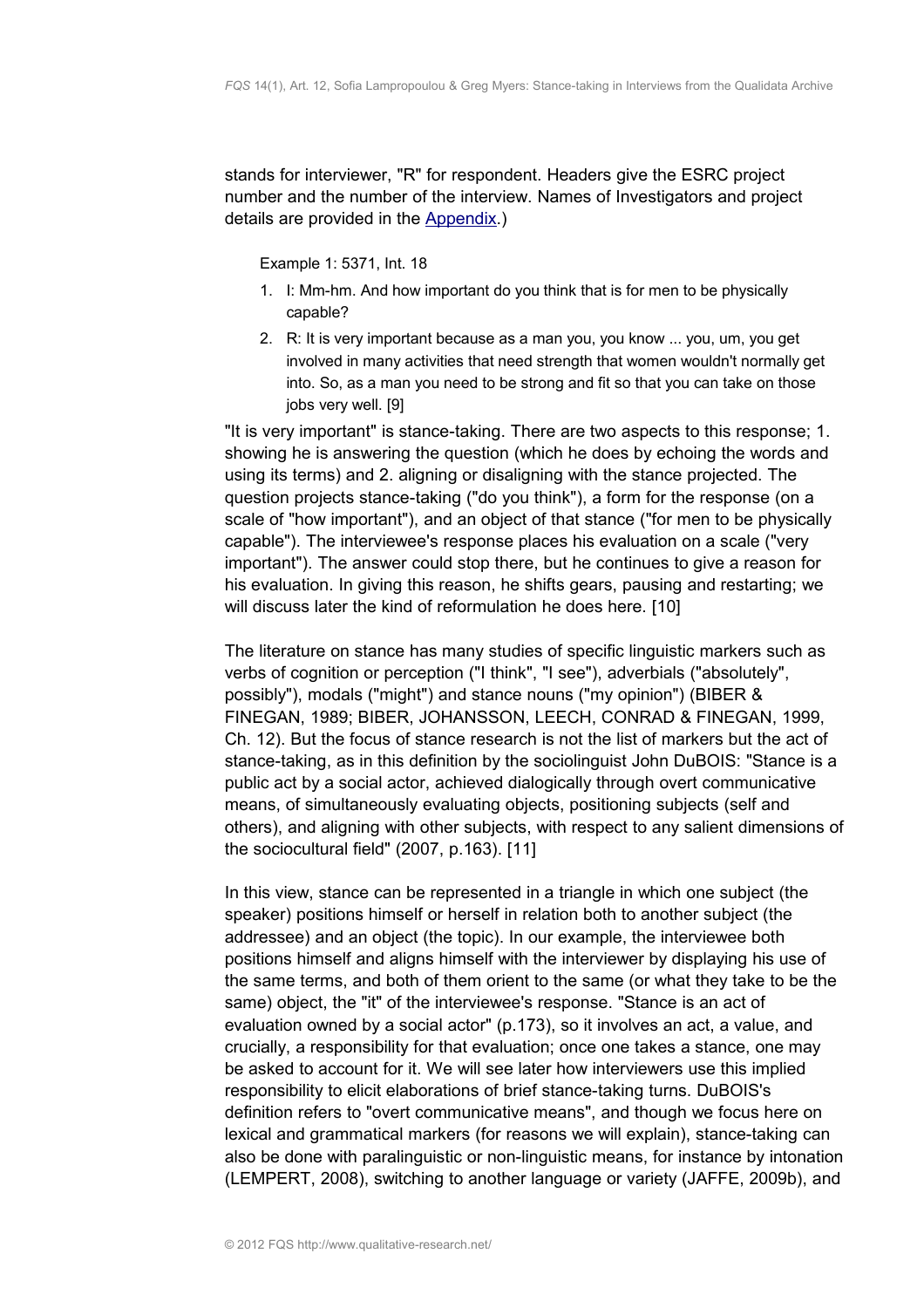gesture or facial expression (GOODWIN, 2007; HADDINGTON, 2006; MATOESIAN & COLDREN, 2002). [12]

DuBOIS and other analysts of stance-taking acknowledge work in conversation analysis (CA) on first and second assessments, that is, evaluative statements and evaluative responses to them (GOODWIN & GOODWIN, 1992; POMERANTZ, 1984). Analyses of stance have findings that chime with those of CA, for instance about the ways a second assessment (or "stance follow") will not just repeat but upgrade or modify the first turn. DuBOIS sounds very much like a conversation analyst when he says: "In constructing a logic of stance interpretation, what we want to describe is the participants' interpretative process, which we track by close observation of their own interpretive actions in stancerich environments" (2007, p.157). The most important difference for us is that DuBOIS focuses the act embodied in (but not confined to) the linguistic structure of an utterance, for instance the patterning and variation between one sentence and a sentence used in a previous utterance. One consequence of this linguistic focus is that the analysis of stance-taking can be done with simpler transcripts than those used in conversation analysis. [13]

# <span id="page-5-0"></span>**2.3 Question responses**

Interviewees do not take stances out of nothing; they are generally trying to respond to a question or other prompt. To apply the stance framework to interviews, we need to consider work in conversation analysis on the structure of responses, as well as the form of stance-taking. STIVERS and HIYASHI note that "[a]sking a question places significant constraints on what the recipient does next, and in this way places the questioner in an interactionally powerful position" (2010, p.1). But this temporary power is itself open to challenge; the recipient of the question can respond in several ways, besides those projected by the question:

- repeating the words;
- transforming the terms proposed in the question;
- transforming the agenda:
- rejecting the question (STIVERS & HAYASHI, 2010). [14]

Even in responses that accept the design projected by the question, there are variations. Initial repetition of words from the question may have the effect of "confirming" rather than "assenting to" the words used, that is, showing they understand what they are asked without necessarily accepting the presuppositions (BOLDEN, 2009). The interviewee's response would seem to be particularly constrained by yes/no interrogatives (RAYMOND, 2003), where there are only two alternatives, with one of the responses often heavily favoured by the question form. As RAYMOND points out, the restriction to these two alternatives is enforced in some question-and-answer genres, such as courtroom crossexamination, where any response beyond "yes" or "no" may be stricken from the record. But in ordinary conversation, in the interviews in our data, or in other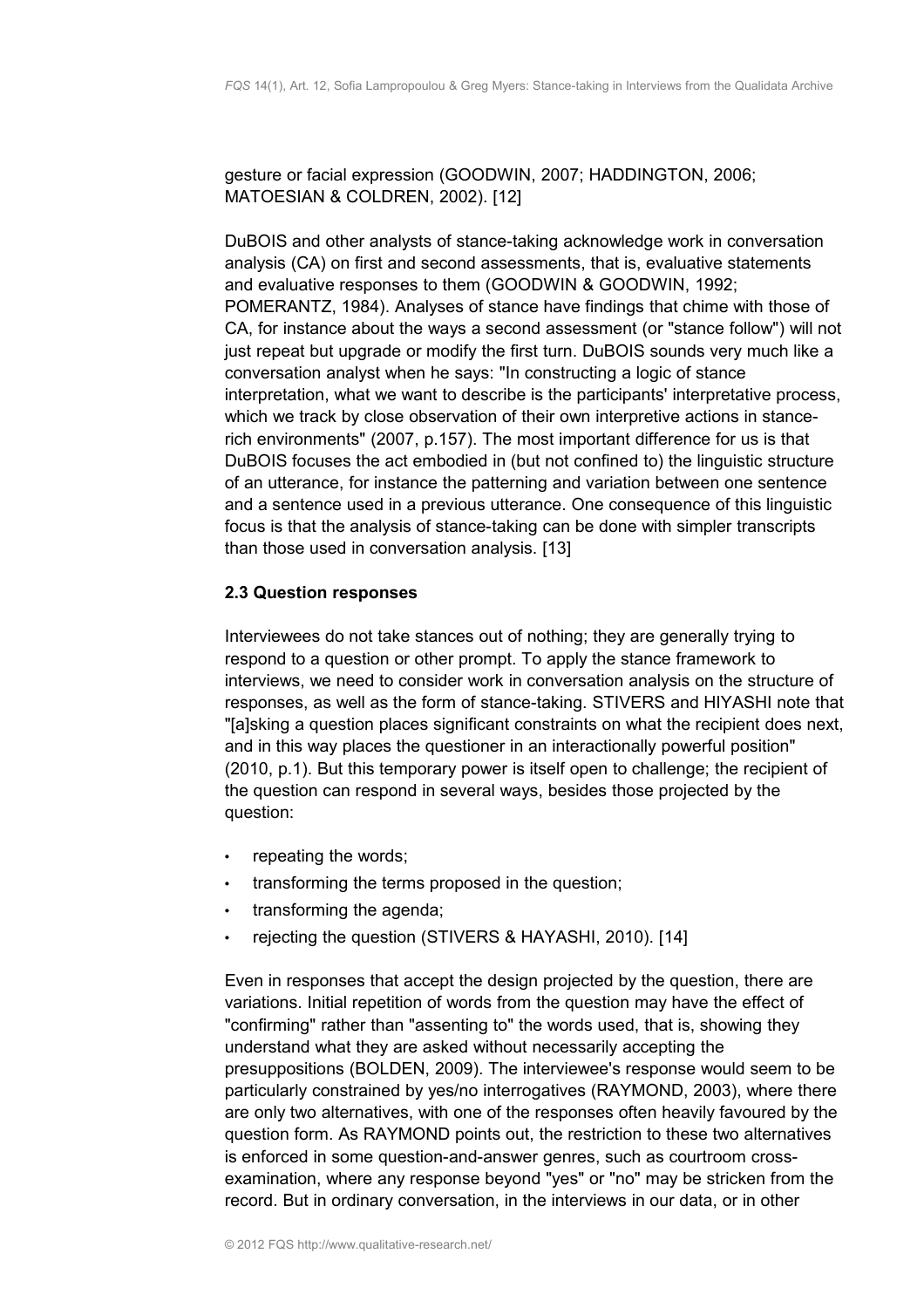genres, elaborated and/or non-conforming answers are very common. Respondents to wh-questions also have resources for indicating that the question is problematic in some way, for instance by giving a full clause as an answer where a phrase alone would be a possible and economical response (FOX & THOMPSON, 2010). [15]

STIVERS (2008) notes the different effects of nods as compared to continuers (such as *mm*, *uh-huh*, and *yeah*) in the telling of a story. What is relevant for us is her distinction between what she calls "structural alignment" and "social affiliation". "When a recipient *aligns* with a telling, he or she supports the structural asymmetry of the storytelling activity" (p.34; our italics). Similarly, an interviewee can respond to a question in the way that supports the structural asymmetry of the interview activity, acknowledging the interviewer's role in asking questions. *Affiliation*, on the other hand, is when "the hearer displays support of and endorses the teller's conveyed stance" (p.35). Interviewers do not generally convey their own stances, but they do project possible stances for the interviewee, and the interviewee may or may not affiliate with the stance projected. We take up STIVERS' distinction between participating in the (interview) activity and affiliating with a projected stance, but we do not take up her terminology; we will follow DuBOIS in using *alignment* and *disalignment* for the co-orientation of two stances, and we will use the word *uptake* for the display of participation in the activity of being interviewed. [16]

# <span id="page-6-1"></span>**3. Methods**

# <span id="page-6-0"></span>**3.1 Using the Qualidata Archive**

Our data are from ESDS Qualidata, an archive of interview and focus group transcripts, diaries, and other materials produced by funded qualitative research in the United Kingdom (CORTI, 2011; CORTI & BISHOP, 2005). The advantage of this data source is that it provides examples of the full range of social science research interviews, from different disciplines, theoretical approaches, and topics, It shows a wide range of variation within that genre, from highly structured interviews with set questions to much looser semi-structured interviews, and from interviews in which the interviewer intervenes constantly and challenges or follows up responses, to oral history interviews in which the interviewer intervenes as little as possible and the interviewee produces long narrative turns. We took our data from ten projects that would give the widest range of disciplines and topics; we did not choose projects that particularly suited our interest in stancetaking. We included only one-to-one interviews, since participants in group interviews are responding to each other as well as to the interviewer (MYERS, 2004; BLOOR, FRANKLAND, THOMAS & ROBSON, 2001; MARKOVÁ et al., 2007; PUCHTA & POTTER, 2003). [17]

The key problem with any archive data for our purposes is the quality and variety of the transcripts. There is a large literature on the importance of transcription (BUCHOLTZ, 2000; COATES & THORNBORROW, 1999; LAPADAT & LINDSAY, 1999; O'CONNELL & KOWAL, 2000; OCHS, 1979; OLIVER,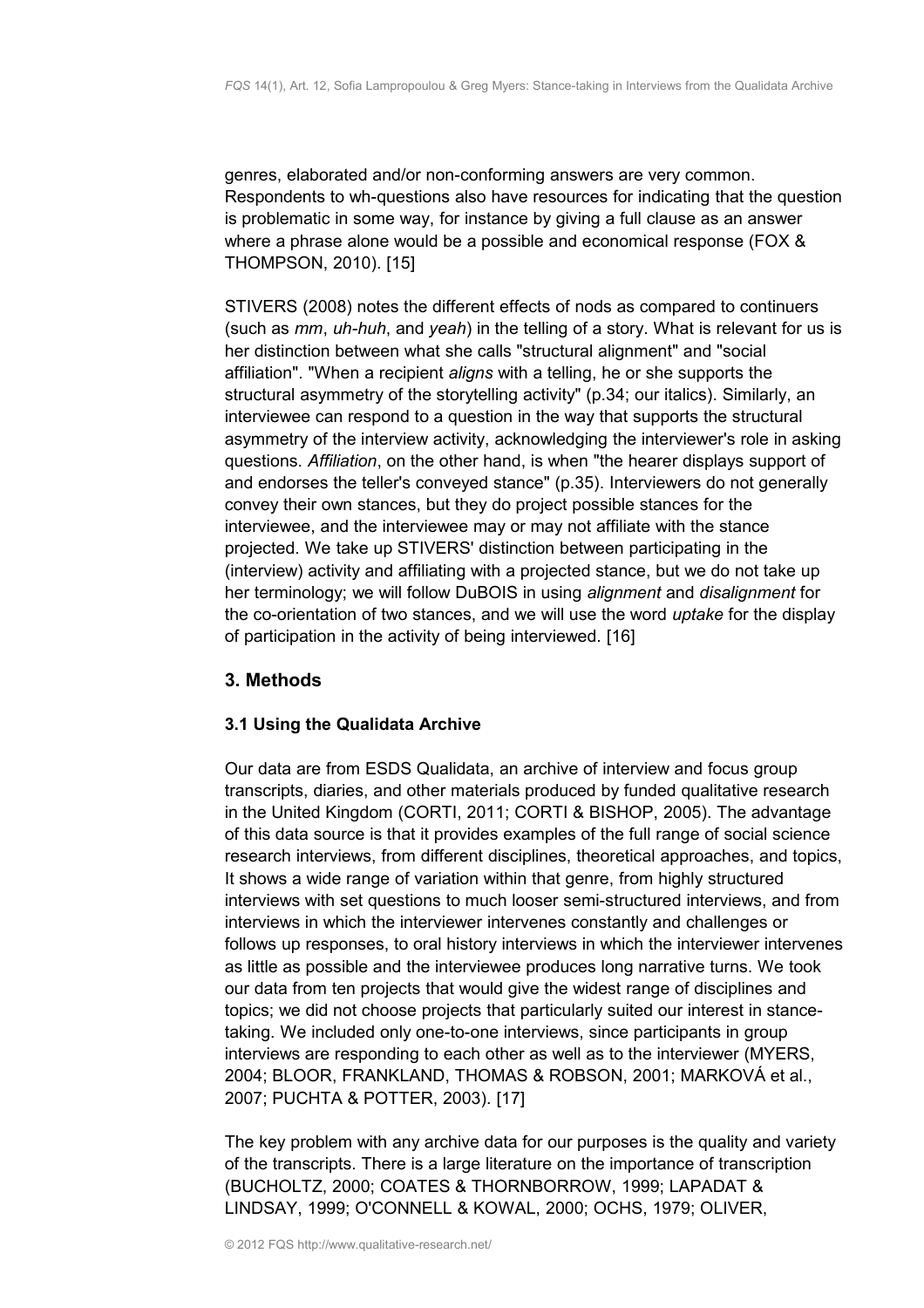SEROVICH & MASON, 2005; PSATHAS & ANDERSON, 1990). Participants in a forum discussion in *Discourse Studies* stress the variability in transcription practices (BLOMMAERT, 2007; BUCHOLTZ, 2007a, 2007b; JAFFE, 2007; MONDADA, 2007; SLEMBROUCK, 2007). SKUKAUSKAITE (2012) has recently reviewed this literature and demonstrated the theoretical assumptions embedded in two versions of her own transcripts. [18]

Transcription issues in the Qualidata archive include the following:

- Contextual detail: In most cases, we do not know much about the interviewer or the situation of interviewing.
- Temporal and paralinguistic detail: Transcribers do not systematically record pauses, overlaps, intonation, or other indications of how the turn-taking was accomplished.
- Simplification: Transcribers tend to leave out repetitions, false starts, and continuers, change word order to make it more regular, and construct talk as sentences with capital letters and full stops.
- Accuracy: In every case where we have sound files, the transcriber has got some words and phrases wrong (POLAND, 2003). [19]

Transcripts are decontextualised, reduced to verbal data, simplified, and sometimes left with inaccuracies because the researchers had different aims, did not need detailed transcripts, and in any case could not afford to transcribe with the level of detail an analyst of interaction might wish. But that does not make the transcripts unusable. [20]

We would shift the emphasis from the level of detail necessary to represent a sound recording in print, to the imaginative processes that must always take place in transcription and in reading those transcriptions. HAMMERSLEY (2010) sets as a kind of baseline a "strict transcription", "where words heard on a recording are written down by a transcriber in the script of some language" (p.559). He points out that as readers

"we necessarily generate from these a conception, or description, of what is going on: not of just what is being said, but what is being done, what it means, why it is being done, what implications it carries, and so on" (p.563). [21]

And at an earlier stage, the transcriber had to make a similar effort to make sense of messy material. We would argue that the Qualidata transcripts, for all their limitations, do allow for analysis of some aspects of dialogical interaction, and in particular of lexical and grammatical patterns in constructing turns. [22]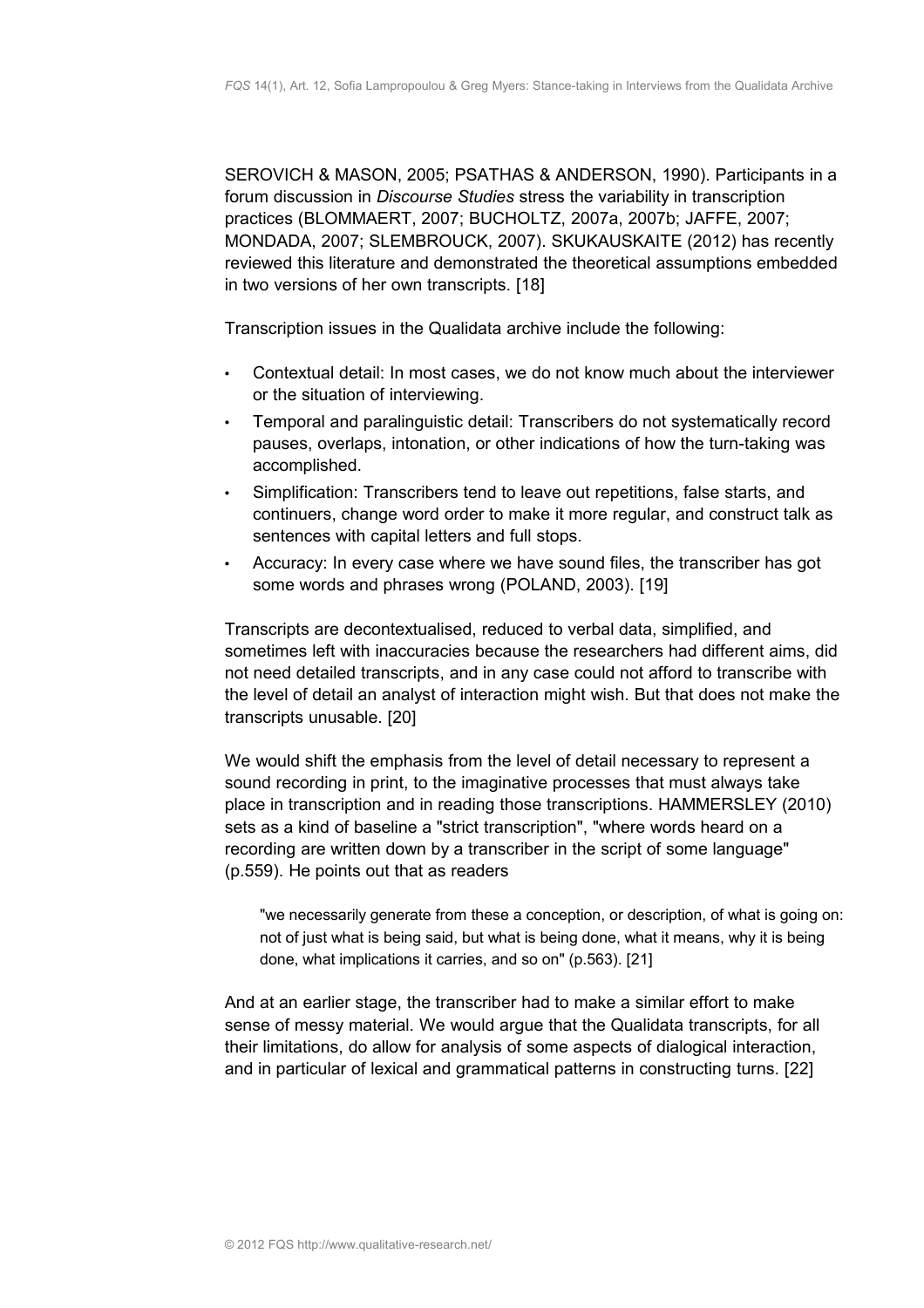#### <span id="page-8-0"></span>**3.2 Analytical methods**

In our study, we looked at the dialogical marking of stance in three stages: initial qualitative coding to identify stance markers, followed by more detailed analysis of turn-taking and categorisation of the kinds of relations between turns.

- 1. We started with qualitative coding of grammatical and discourse stance markers, taking two interviews from each of ten research programmes. We began our search for markers of stance-taking by following the list from a standard reference grammar of English (BIBER et al., 1999, pp.966-976), including lexical markers of stance (evaluative and affective lexical items, such as *I'm happy* or *I love*) and grammatical devices such as stance adverbials (*unfortunately*), complement clause after stance verbs (*I think that ...),* modals (*I might ...*)*,* and stance nouns followed by prepositional phrases (*it's my opinion that ...*). We added discourse features that could mark stance, such as reported speech and narratives. We used ATLAS.ti, qualitative research software to code these stance-taking features, check our coding against each other, and revise our definitions of codes to bring our coding into agreement. A study of these categories of stance terms using corpus analysis software is the topic of another article.
- 2. With these categories of stance-taking items as a guide, we then went back to look at excerpts from the transcripts in more detail, to consider the dialogic construction of stance-taking. For each instance where we had coded stance in Stage 1, we considered the relation of stance terms used by the interviewee to those in the interviewer's previous and following turns. First we coded all instances of echoing or repetition of the wording of the interviewee's turn. Then we looked for more complex relations between the projection of stance and the ways these projections are taken up or not by the interviewee.
- 3. We then categorised the actions accomplished in these relations between turns, based on the patterns shown in earlier work on question responses in non-interview conversation (see Section 2.3). There were many examples of each of these categories, across a number of interviews; we illustrate three of these categories in Section 4, using passages selected to show clearly the interactions going on, and to provide a range of examples of the stance markers. One of these markers, the shift is impersonal *you*, is discussed separately in MYERS and LAMPROPOULOU (2012). [23]

The analyses resulted in our identifying three aspects of the dialogical construction of stance-taking: the interviewee displaying that they are taking up the question, the interviewee aligning or disaligning with the projected stance, and the interviewer's follow-up. [24]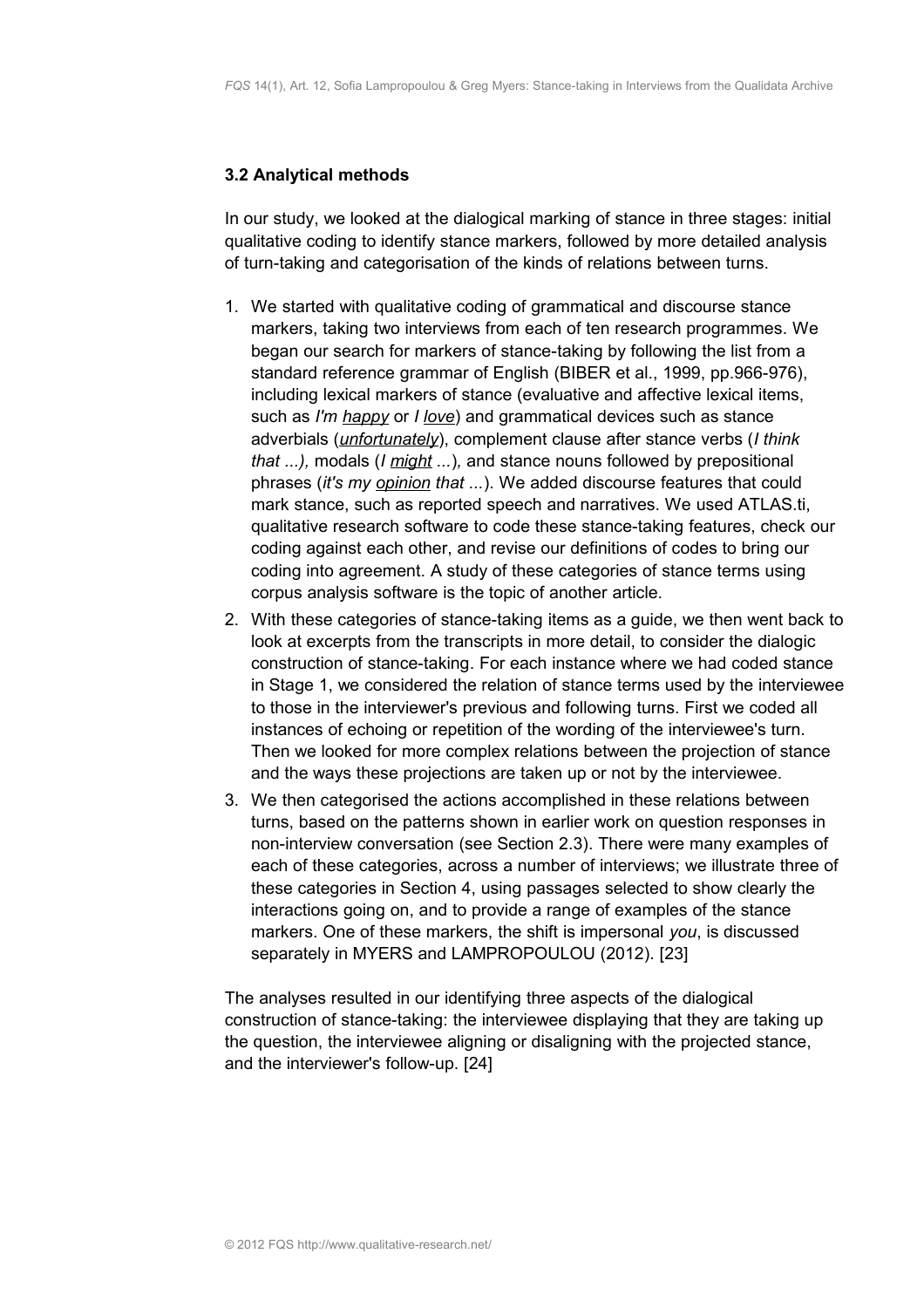# <span id="page-9-1"></span>**4. Analysis**

In the following sections we discuss examples that are representative of these three aspects of stance-taking. The analysis includes some of the most commonly coded features from Stage 1, such as cognitive verbs, adverbs and adverbials and reported speech and thought. [25]

# <span id="page-9-0"></span>**4.1 Displaying uptake**

In our data, interviewees do not just answer questions, they typically display that they are responding to the question as stance-eliciting. One way to do this is by repetition of stance-taking elements, acknowledging that they heard the interviewer's turn but not committing themselves to answer as projected. They can use the uptake as a basis for shifting the terms or agenda of the question. In the example below, the question in Turn 1 is only very indirectly related to what the interviewee has been talking about in his previous turn (a trip with his carer to a local shopping centre), but it could be seen as a return to the topic of questions earlier in the interview (about how he has been feeling). We will consider the example in more detail later in the article (examples 2b and 2c, Section 4.3. "Q" stands for question and "A" for answer; "GP" is General Practitioner).

Example 2a: 4410, Int. 12300

- 1. Q: How satisfied are you with your GP?
- 2. A: Yes, very well satisfied with my GP. [26]

The interviewee repeats some but not all the words from the question. We can use what DuBOIS (2007) calls a diagraph to visualise the repetitive structure.

| I how satisfied     | vou | with your GP    |
|---------------------|-----|-----------------|
| very well satisfied |     | with my GP [27] |

In Example 2a, the interviewee starts by answering it as a yes/no question, as if he had been asked whether he is satisfied rather than how much, but he restarts and gives the scalar response that had been projected ("very well"), in the unmarked form, as a phrase rather than a full clause (FOX & THOMPSON, 2010). [28]

What does this repetition signal about the stance-taking? Repetition in conversation has been shown to have many functions, including signalling listenership, involvement, and convergence, especially in multi-party talk (CARTER, 2004, p.100; TANNEN, 1989, p.59). DuBOIS (2007) suggests that the repetition, which can be at the level of syntactic pattern as well as lexis, indicates the alignment with the previous turn: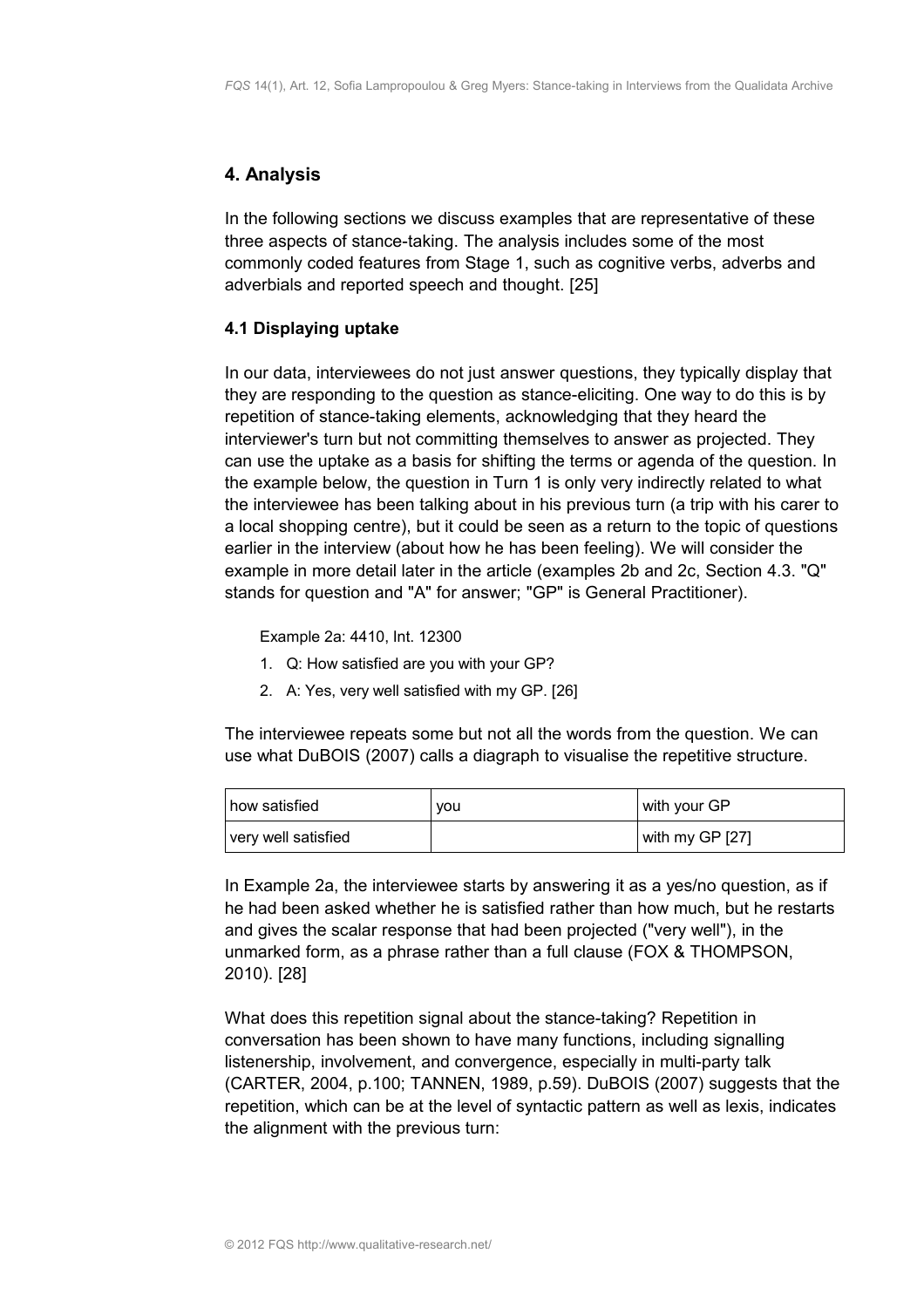- 1. Sam: I don't like those.
- 2. (0.2)
- 3. Angela: I don't either (p.159). [29]

DuBOIS points out that Turn 3 would be pragmatically odd without the "either" which acknowledges that this stance-taking is in response to the previous stancetaking. When the second turn presents itself as aligning in this way, DuBOIS calls it a "stance follow", and the first a "stance lead". Responses to interview questions are not typically marked as agreeing or disagreeing, but there are nearly always indications of following, or we might say (when it is a question) taking it up, and repetition is one of these indications. [30]

Uptake can also be displayed in an answer that is syntactically dependent on the question.

Example 3a: 4938, Int. 15

- 1. Interviewer: What is a good night out to you now?
- 2. Subject: With my friends. Basically. Just a—good laugh, bit of fun. [31]

The subject does not say "A good night out is ...". By relying on the interviewer's turn for the stance-taking terms, the interviewee ties his turn to the interviewer's and displays that he is performing his part in the interview; the form of the turn is presented as a response to that question, even if the content of that response is not projected by the question. [32]

The interviewees' indications of uptake, as they repeat some words and leave out others, show how they are defining the interview as a genre defined by stancetaking. In a large archive, with many styles of interviews, topics, and interviewees, the norm is that interviewees do show they are engaging with the genre, even if the content of their responses to questions is not always that projected by the questions. [33]

# <span id="page-10-0"></span>**4.2 Disaligning with the projected stance**

The display of taking up a question is often a preface to a response that may "resist a question's constraints" (STIVERS & HAYASHI, 2010). One way to do this is in a reformulation that focuses on the stance-taking terms. (In the following example, "IR" stands for Interviewer and "IE" for interviewee.)

Example 4: 5017, Int. 8

- 1. IR: One of the things I was going to ask is whether you think that Britain compared within a global context, compared with other countries, whether you would still see us as a democratic country.
- 2. IE: I think from outside we are looked upon as a reasonable democracy. The older I get the less inclined I am to the opinion that we have got it right. [34]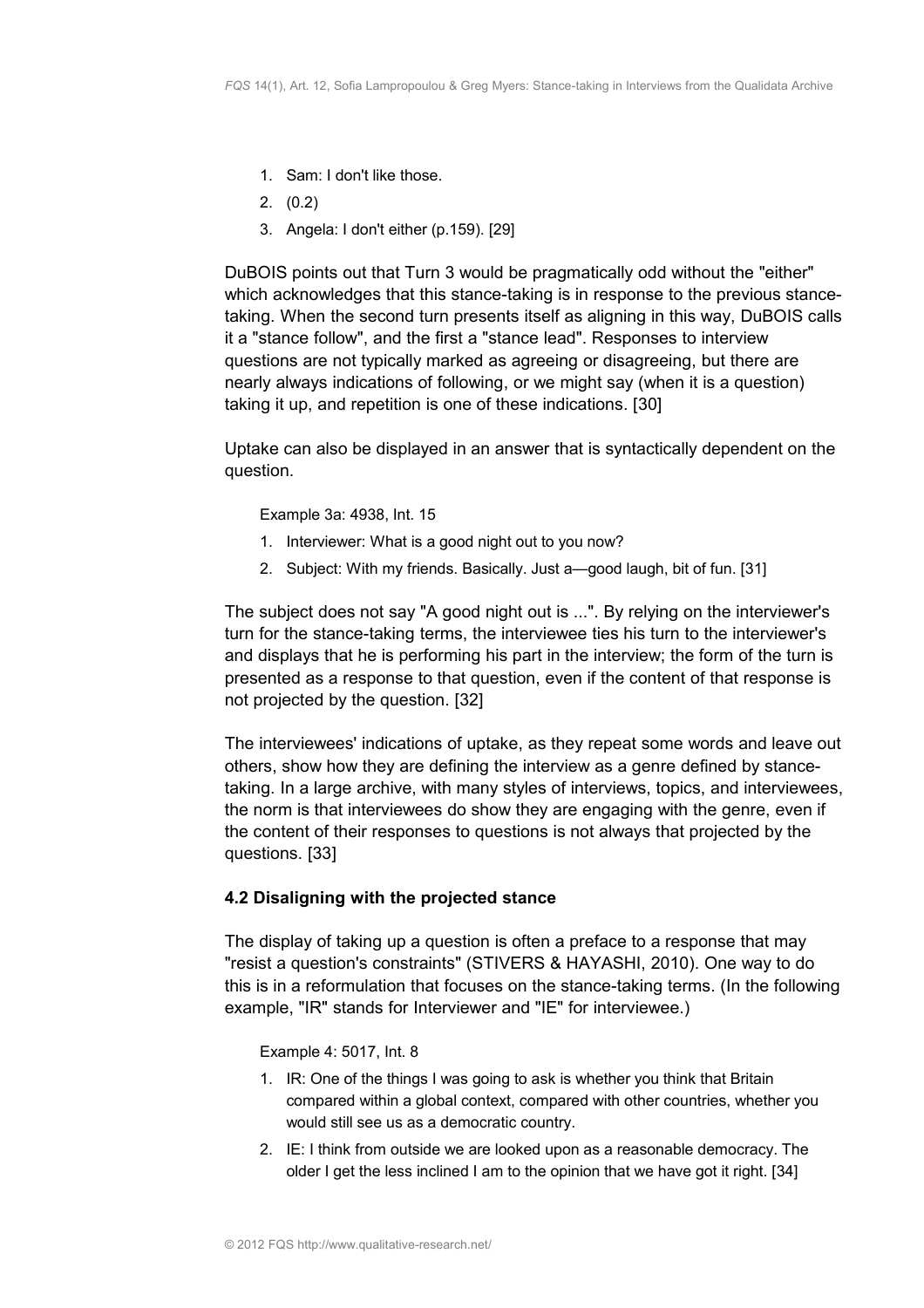This is a hard question to take up, to show comprehension and response. Formally, the interviewer's turn is a complex yes/no interrogative: first it is a report of his own planned question about comparing Britain to other countries, but then the interviewer restarts, with a question about how the interviewee would "see us". The adverb "still" suggests that his stance may have changed. It is secondary stance-taking, taking a stance about someone else's imagined stance, and the subject changes. The interviewee gives a similarly complex answer, starting with "I think", matching the first verb. But then he reformulates the question to shift the terms of stance-taking, from the interviewee's stance on Britain in relation to other countries, to the stance of others on Britain. And he reformulates the interviewer's "a democratic country" (a category) to "whether we have got it right" (an evaluation). He has shifted the ground of the question by altering the stance terms and changing the object of stance-taking. [35]

One form of disalignment, while still displaying uptake, is the questioning of a presupposition. (In transcripts from this project, "L" is the interviewer, and "I" the interviewee.)

Example 5: 5556, Int. 19

- 1. L: Yeah. And how do you think being homeless has affected you and [son]?
- 2. I: Ummm, I don't think it's affected [son]. He thinks he's on holiday! He loves it here. Erm, it's not affected him at all. He loves it. Yeah! But, erm, me, I just want my own place now.
- 3. L: Did it affect him when you, you know because you left your house and went to your ex-partners and then you left there and went to that hostel, did it affect him at all, those changes?
- 4. I: I wouldn't say so, no. No, he didn't really ... . [36]

It is what the interview handbooks call a loaded question; the question of *how* they are affected presupposes that they *are* affected (LEVINSON, 1983). The interviewee denies one part of that presupposition, as it applies to her son, and she does this with transcribed delay at the beginning of the term, and then repetition in a full clause "I don't think it's affected [son]". (The decision to transcribe the "ummm" here is an example of the way a delay can be interpreted as meaningful by the transcriber). FOX and THOMPSON (2010) suggest that repetition of the whole clause in a following turn can occur when some aspect of the question is problematic. What is problematic here is revealed when the interviewee elaborates, and repeats her denial in an upgraded form ("not affected him *at all*"). The extreme case formulation suggests the argumentative frame she is taking on (POMERANTZ, 1986; SIDNELL, 2004). Then she turns with several markers of hesitation to how it has affected her; here she does not need any repetition of the question at all, because she is carrying out its projected form of answer. Turn 3 is a complex question, with self-interruption and then an account of two moves and then the relevant object picked out: "did it affect him at all, those changes". The interviewee's response is again marked as a stance, as just her opinion ("I wouldn't say so") and she then repeats the negative twice. This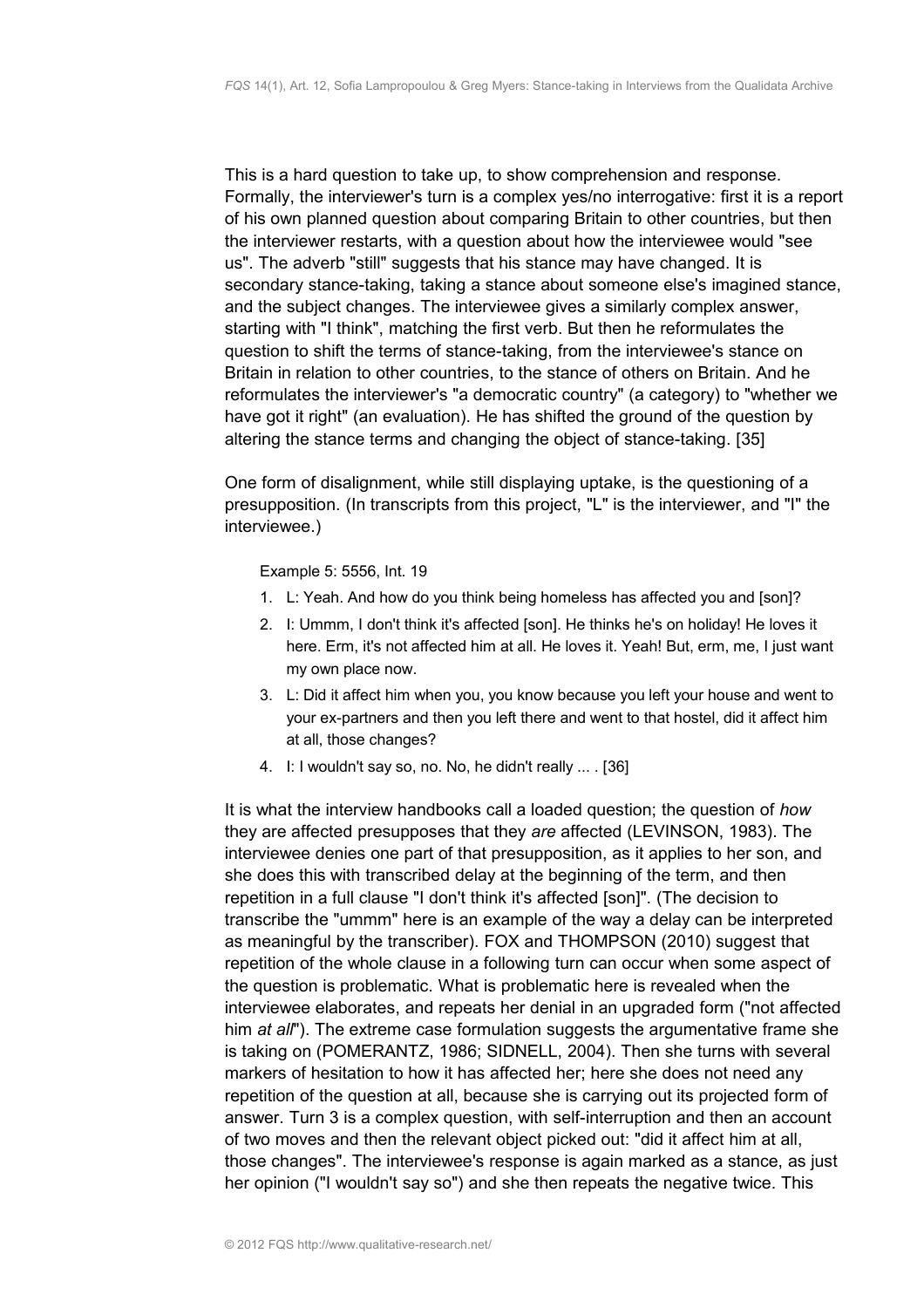emphatic response again suggests the frame of an argument, here about the presupposition that a young boy will be affected by "those changes". [37]

Returning to Example 3, we see as the exchange continues to a more complex case of denying a presupposition in the question. It is worth noting that the response in Turn 2 is all the interviewee, a university student, has said about his social life, so the question in 3 is not dealing with any "activities" of which a mother might obviously disapprove.

Example 3b: 4938, Int. 15

- 1. Interviewer: What is a good night out to you now?
- 2. Subject: With my friends. Basically. Just a—good laugh, bit of fun.
- 3. Interviewer: Does your mother disapprove of any of your activities?
- 4. Subject: I don't think she really knows actually. I don't sort of come in and say well I'm sure she—for the last week I don't think she'd know anything of what I was doing actually
- 5. Interviewer: Does she expect you to be in at a certain time? [38]

Turn 3 again might be considered a leading question; it presupposes that his mother knows what his activities are. The interviewee denies the presupposition, the "actually" setting up a gap between the interviewer's question and the state of affairs. The interviewee shifts the agenda from her attitude to her knowledge. Then he uses hypothetical speech (he doesn't say this and thus she could not know), then interrupts this way of putting it, then interrupts again to say what she does know but breaks off, and then a statement of what she doesn't know. The effect again is that he shifts the agenda, in this case from her attitude to her knowledge, and thus to his control of the situation. The follow-up in 5 recalibrates the object of stance-taking from her knowledge to their relationship. [39]

One way to shift from the projected stance while still taking up the role of stancetaker is to attribute a stance to another person or category of people as an explicit or implicit part of their own stance-taking. CLIFT (2006) has pointed out that unlike stance-taking with such markers such as "I think", reported speech is identifiable as a stance-taking only by the sequential position, after an interviewee turn eliciting stance-taking; there is nothing about the report itself that makes it stance-taking or not. In the examples from everyday conversation that she analyses, the reported speech makes an implicit claim to "epistemic authority", to being the one in this conversation that knows. It can have the same effect in interviews, typically to support the interviewee's stance when there is the possibility of challenge. [40]

The examples of reported speech in our data are often hypothetical, not reports of what was said but representations of what could be said, or even what could not be said (MYERS, 1999). We have already seen negative hypothetical speech in Example 3b ("I don't sort of come in and say"). In Example 6, the same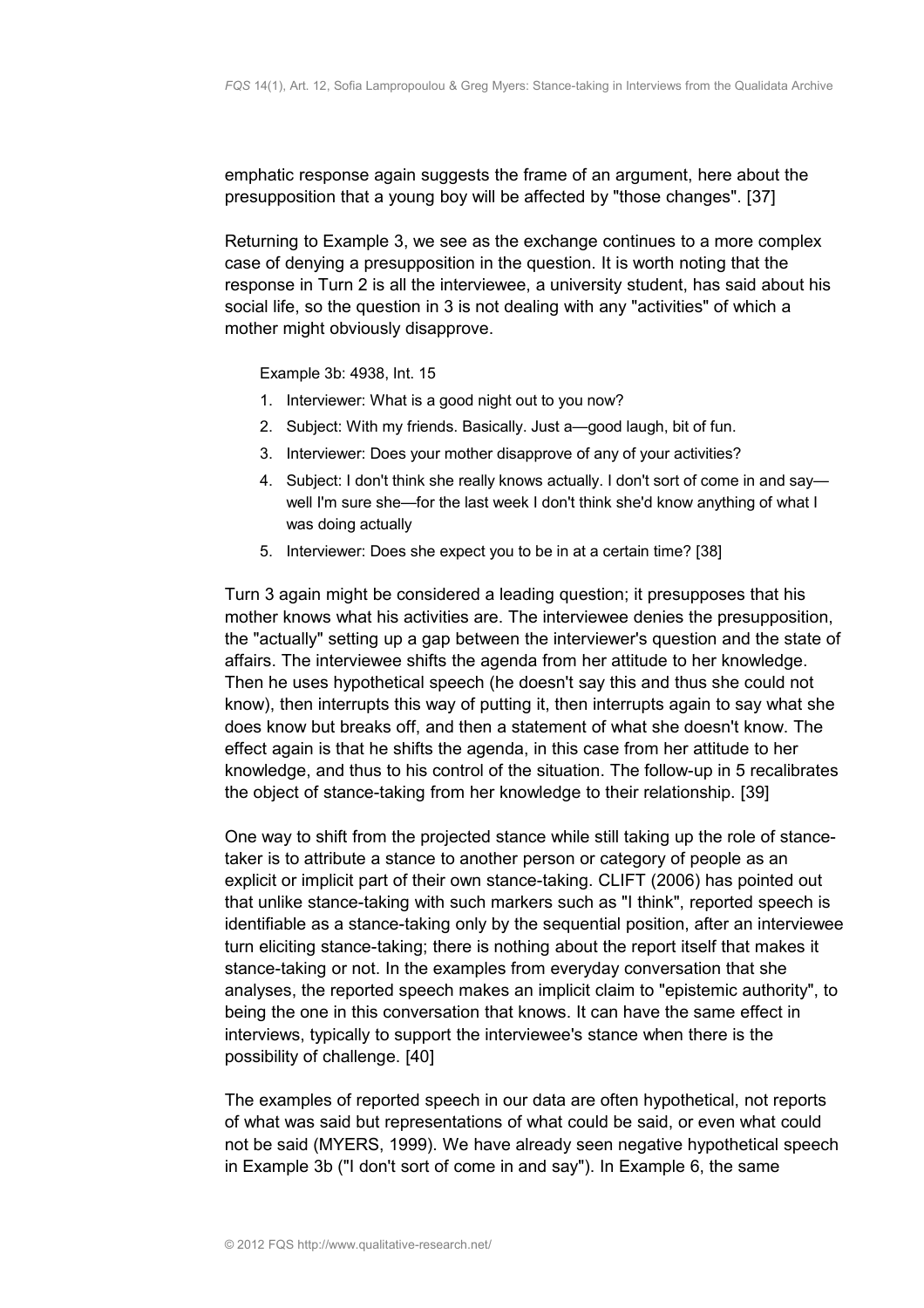interviewee (IE) as in Example 2 is talking about the same place in his neighbourhood, also using hypothetical speech.

Example 6: 4410, Int. 12300

- 1. IR: Do you think the [name of new civic centre development] caters for people in the area?
- 2. IE: Not with every activity they don't no. If you ask the kids up here why they don't go down to the Forum, go swimming or enjoy some of the activities there. Have you seen the old fogies there playing bowls, old time dancing, who wants to do that. You know, they just don't bother looking at the noticeboards.
- 3. IR: So it has got a certain image then that puts them off? [41]

The interviewer's turn is a yes/no question about what the interviewee thinks, and the interviewee gives a negative answer, three times (*not*, *don't, no*), and qualifies it (not "every activity" caters for them, implying some do). Instead of saying himself what activities do not cater for them, he proposes a reformulated question one could ask of a different set of interviewees, in hypothetical indirect reported speech ("If you ask the kids up here why ..."). He picks up his own word "activities", showing how this bit of reported speech is relevant to his own response. He answers that question in direct reported speech, giving a version of what "the kids up here" might say (and it is itself a question in form, constructing an interaction with the hypothetical interviewer). The two activities, "playing bowls, old time dancing" are presented in this attributed stance as members of a category of age-related activities (NIKANDER, 2000, 2009), in contrast to activities that the interviewee has said that kids might like. Apparently "who wants to do what" is not the speaker's rhetorical question, but that of these kids. This complex packaging in attributed stance-taking does not mean that the interviewee either endorses or rejects their view. The *you know* marks a shift, and the interviewee steps out of the kids' stance to say they "just don't bother looking". The interviewer then formulates all this, signalling the formulation with "so", framing all of this as part of his own stance-taking as elicited by the question. And that is how the interviewer takes it, producing a formulation as a gist (HERITAGE & WATSON, 1979) of what he has said. [42]

Following CLIFT's analysis of reported speech in assessments, we could see the complex attribution in Example 6 and others like it as claims to epistemic authority: as a resident, he claims to know what kids would say. In making this attribution, he shifts from presenting his own view to presenting that of "people in this area", dramatising their voices. But this attribution is presented as being explicitly or implicitly relevant to presentation of their own stance. [43]

 A focus on the details of stance-taking makes it possible to attend to these examples of resistance to interview questions. It is important for interviewers and analysts to interpret such resistance, to see what it says about their questions and presuppositions, instead of treating it as a problem to be overcome on the way to the smooth running of the interview. [44]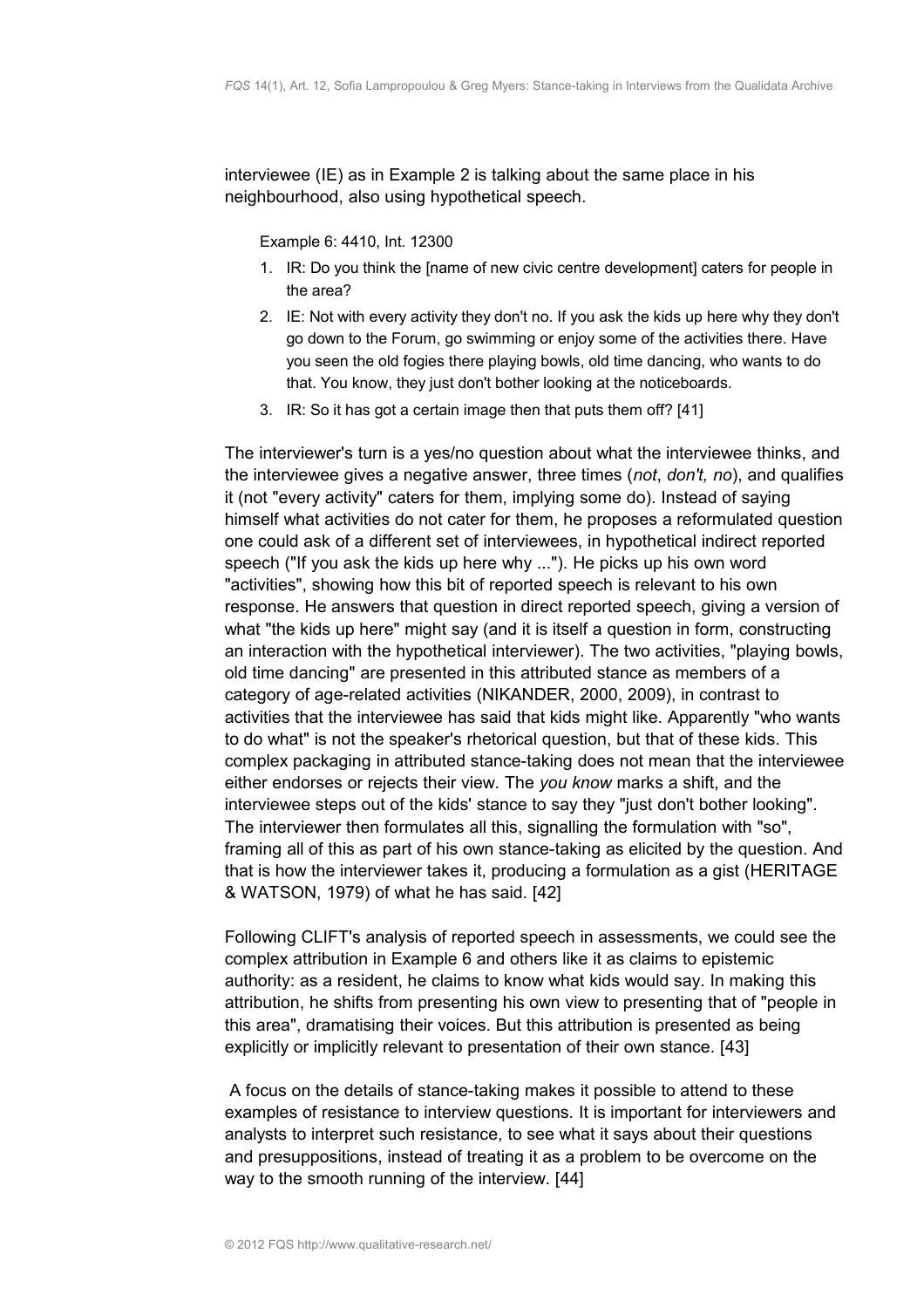#### <span id="page-14-0"></span>**4.3 Recalibrating the terms of stance-taking**

The form of the interviewer's follow-up turn displays another stage of calibration, checking the response and renegotiating the terms of questioning. Here let us return to Example 2 for an extended passage. The question in Turn 3 is apparently on the same topic as the question in 2, but the interviewer shifts to a yes/no interrogative about a hypothetical situation (not "do you discuss", assuming such issues, but "would you discuss" if you had such issues).

Example 2b: 4410, Int. 12300

- 1. Q: How satisfied are you with your GP?
- 2. A: Yes, very well satisfied with my GP.
- 3. Q: Would you discuss your personal issues with the GP?
- 4. A: Yep. [45]

The interviewee responds to a yes/no interrogative with a bare "Yep". A yes or no answer to a yes/no interrogative is not usually enough in a research interview (as it is not enough in news interviews [CLAYMAN & HERITAGE, 2002]); yes/no questions are typically taken as occasions to elaborate (SPEER, 2007). *Yep* (at least, that is the way the transcriber hears it) differs from *yeah* or *yes* in that it suggests a finality, an indication that is all one is going to say (BOLINGER, 1946). So this response accomplishes the stance-taking that the question projects, but in some way does not conform to the kind of answer projected. The interview responds with a turn that presents the previous minimal answer as insufficient.

Example 2c: 4410. Int. 12300

- 1. Q: So you feel quite comfortable to do that?
- 2. A: Yes, it is near enough on a one to first name basis but out of etiquette we don't but when she comes here to visit me, you know it is a first name basis. [46]

The interviewer prompts in Turn 5 with "so", suggesting that the following formulation is presented as an upshot (HERITAGE & WATSON, 1979) of what the interviewee has said: if he does discuss personal issues with his GP, that raises a further question of whether he would "feel comfortable to do that". It is presented as a statement, but with what the transcriber hears as question intonation. The fact that there is a follow-up question presents the previous answer as potentially incomplete. The interviewee's response in 6 does elaborate, but it does not refer to personal issues. Instead, "comfortable" is rephrased as "on a first name basis", and the rest of the turn deals with whether they are or are not on this basis, not with the discussion of personal issues. All the back and forth, which continues for several more turns, shows recalibration of the object of stance (from ability to discuss personal issues to informality of the relationship), and the terms of the stance-taking (from "satisfied" to "comfortable"), and the subject of the stance-taking, the interviewee's role as consumer of health services, person with problems, or sociable actor. [47]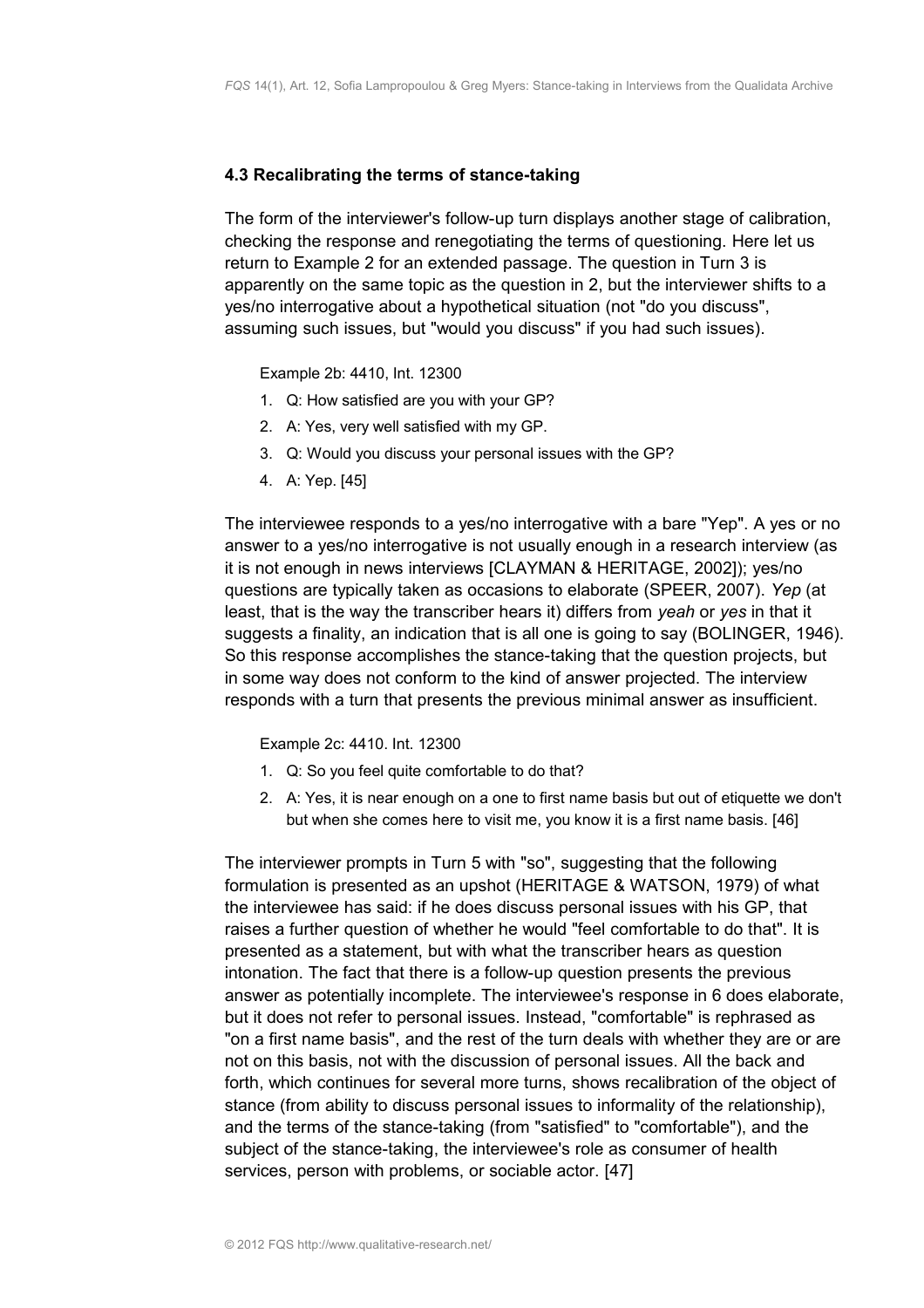Example 2 illustrates a pattern in many interviews as interviewers return repeatedly to a topic. The interviewee is not signalling resistance to the agenda or terms of the question, as in the previous section, but the interviewer keeps trying to elicit stance-taking on the objects and in the terms that will be usable by the research project. The Qualidata archive shows a range of ways of pursuing this recalibration, and analysis of stance-taking and responses is one approach to identifying these interview styles and comparing them across research projects and between different interviewers. [48]

# <span id="page-15-0"></span>**5. Stance-taking, Analysing Interviews, and Interpreting Research**

We said in our introduction that discourse analysis of interviews "could be part of the toolkit of all qualitative researchers, not just discourse analysts". We meant that this kind of close attention to, for instance, the interviewees' echoing of the stance terms of the interviewer, or their modification of those terms, or challenging of the presuppositions of a question, could be useful to researchers wanting a subtler understanding of how interviewees express their views on the topic being researched, and on how they do this in the specific context set up by the interview. The analysis of stance-taking can lead researchers to key episodes in transcripts, showing the ways interviewee responses rely on interviewer turns, highlighting places where the interviewee's response varies from that projected, and showing how the interviewer steers the course of the interview moment by moment, from one turn to the next. And it is a particularly useful approach because it can work with the kinds of transcripts that researchers typically produce. [49]

Conversation analytical studies of research interviews have called for more detailed transcription practices, in line with those of CA studies of ordinary conversation, including systematic marking of overlaps, pauses and silences, intonation, voice quality and volume, and many other features that can become meaningful in context. Richer, more fine-grained analysis is possible with such transcripts, as has been demonstrated by the analysts we cite in the literature review. But we argue that it is important to attend to analysis of interaction in *any* transcripts. Discussions about interaction should not get hung up on inexhaustible demands for detailed representations. In the great body of previous work in the social sciences, where data are available, they are available mainly in fairly simple transaction. Analysis of stance and responses to questions are discourse approaches that can apply to the kinds of transcripts most social science researchers actually produce. If we can persuade researchers of the relevance to their work of features such as these, then there is a greater chance that they will come back and do the kind of additional work needed to enable more detailed analyses. [50]

We offer three main findings that can be relevant both to discourse analysts and to researchers themselves.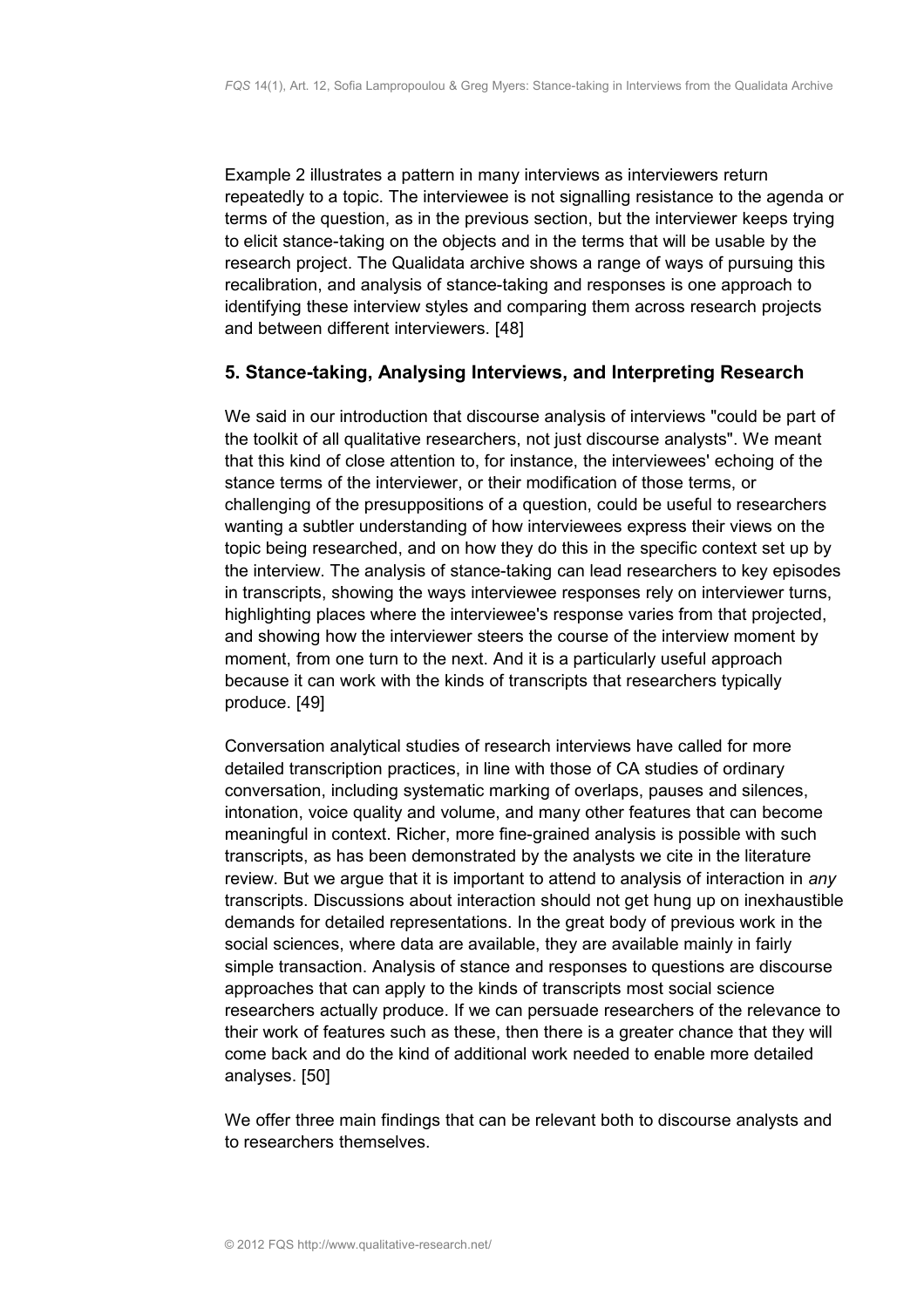1. How do interviewees signal that they are  $\cdot$ taking up a question as stance elicitation?

2. How do interviewees signal alignment and disalignment with the stance projected by the interviewer?

- interviewee repetition of stance-taking elements
- interviewee turn constructed as dependent on stance terms in interviewer turn, confirming their roles
- interviewee reformulation of stance terms
- interviewee reformulation of stance object
- interviewee questioning of presuppositions in interviewer turn
- Attribution of stances in reported speech
- 3. How does the interviewer recalibrate the  $\cdot$ terms of stance-taking in follow-ups?
- interviewer repetition of previous question with modifications
	- interviewer reformulation of interviewee turn in upshots [51]

First, interviewees orient to the research interview as a stance-taking genre. Interviewees link their responses to the interviewers' questions, and what they repeat or build on is the stance-taking parts of those questions. So in a research interview, one is expected to take stances, support them, and account for them, as the main product of the interaction. This would not be true of other kinds of interviews, such as doctor-patient encounters, sessions with social workers, or job interviews. Complaining about one's neighbours in a research interview is treated as a quite different matter from what it would be in talking to the police (STOKOE & EDWARDS, 2007), because in an interview the stance-taking would not be expected to lead to further actions. Research interview questions project certain kinds of stance-taking, with presuppositions about responses and constrained terms for what the response will be about. For practitioners, one consideration is how the repetition and syntactic dependence typical of responses works to elicit useful or perhaps overly constrained stance-taking. [52]

Second, in the interviews we studied, even in the fairly structured schedules in which all interviewees are asked similar questions, the interviewee still has room to shape the agenda and terms of the interview. In the wide range of projects we studied, they very rarely opt out of the interview entirely and refuse to answer a question. But it will not be news to any interviewer that interviewees can answer in unexpected ways, and in ways that are not those projected, or not those that would be useful to the research study. Our contribution is to show that these shifts are often framed in terms on stance taking, focusing on the triangle of relations between the interviewer, interviewee, and object of the stance. For instance, the interviewee may shift the terms by rewording, or challenge presuppositions in the projected stance, or give their own stance only indirectly by giving someone else's stance. We suggest that interpreters of transcripts focus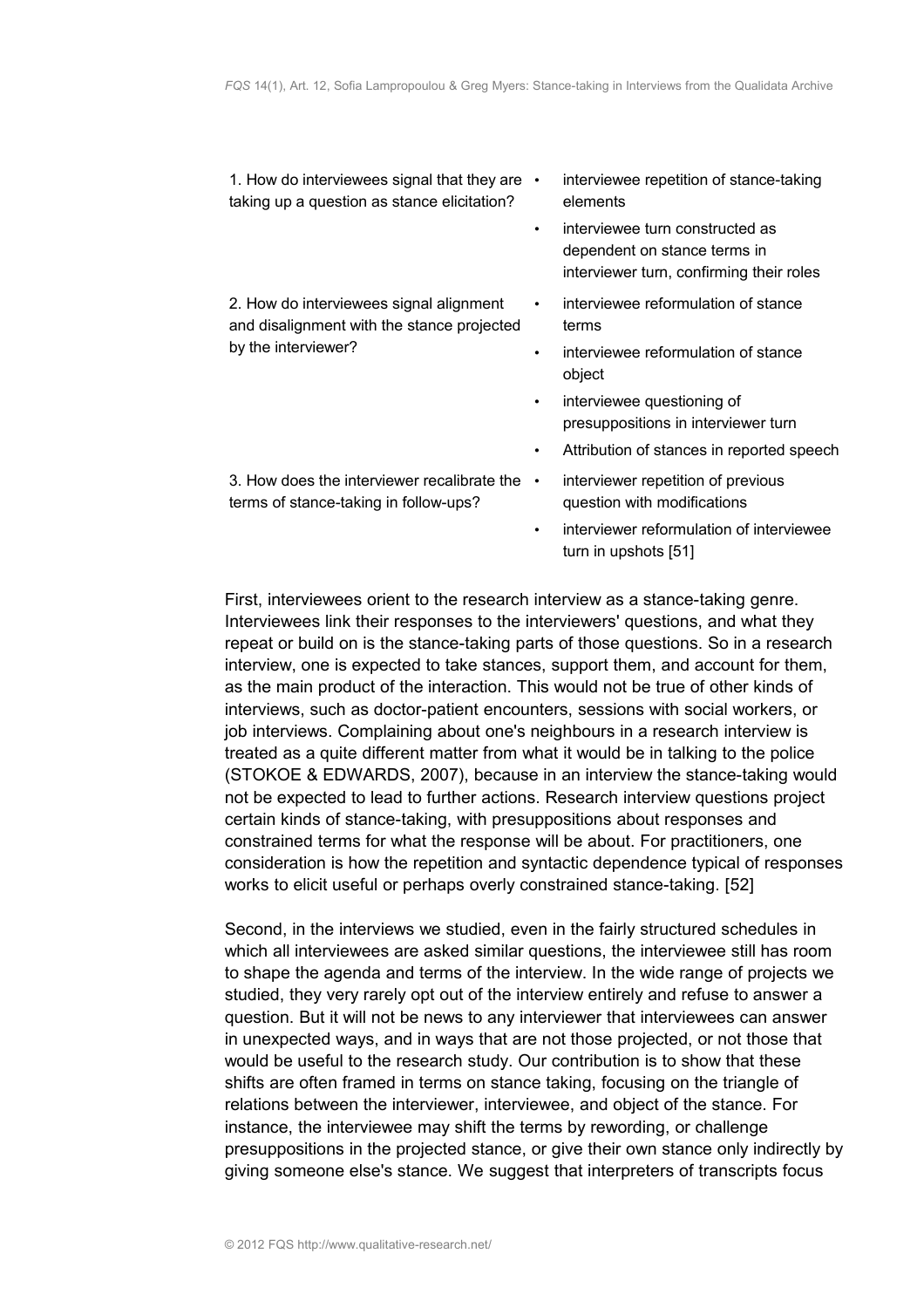especially on these passages, as quieter challenges to the research framework than a refusal to answer. [53]

Third, the conventions of the interview give the interviewer slots for recalibrating the response. This recalibration uses devices familiar from other kinds of interviews, repetition of words from responses and reformulation of a possible gist or upshot of the response. Our point is that this recalibration also tends to focus on stance-taking terms and relations. Research interviewers, like dogged broadcast interviewers, may repeat the same question in somewhat different forms again and again, or rephrase what the interviewee has said in a way that presents a possible challenge or dilemma. The difference from other contexts is that this recalibration is not performed for others to overhear, and it does not have consequences for the status of the interviewee. But interviewees still accept the need to account for what they have said or can be formulated as having said. Discussions of research interviewing often talk about issues of power (GUBRIUM & HOLSTEIN, 2001; KVALE & BRINKMANN, 2009). But what we see here is a more localised control, given by the question and answer structure of the interview. For the interpreter of transcripts, this is where the agenda of the interviewer and the research project are most apparent. It also becomes apparent to the interviewee, who sees that these people are interested in this particular aspect of their experience or way of talking about it. [54]

Any approach that uses existing transcripts relies on the skills and interpretations of transcribers. In small scale research projects, the interviewer can conduct and transcribe their own interviews; SKUKAUSKAITE (2012) provides an example of the insights possible in this process. But in large scale studies typical of funded projects, someone will listen to a sound on headphones and transcribe it. This person may have an understanding of the methodological debates about transcripts, or they may be following clerical practices for transcription. They will miss a lot. But they necessarily also interpret what they hear in order to put it on the page. When they put in a pause, it does not mean that this pause is longer than other gaps they don't transcribe. But it means they heard this pause as meaningful there. Using transcripts necessarily means relying on these interpretations, while realising their limitations. [55]

If the broad programme of treating interviews as interaction is to have an impact on qualitative research practices, it must start where the researchers are now, with a range of transcription practices based on the insights and interpretations of transcribers. These provide admittedly partial but still very rich materials; they do not show everything that went on in the interaction, but they do show something. [56]

#### <span id="page-17-0"></span>Acknowledgements

The project of which this study is a part was funded by the UK Economic and Social Research Council (ESRC), "The Construction of Stance in Social Science Interviews" (RES-000-22-3269). We wish to thank Jackie ABELL, Argiris ARCHAKIS, Sheila KEEGAN, Alison SEALEY, Villy TSAKONA, Karin TUSTING, and Ruth WODAK for their comments on drafts, and to helpful suggestions from audiences and participants at papers and workshops at the Cardiff University,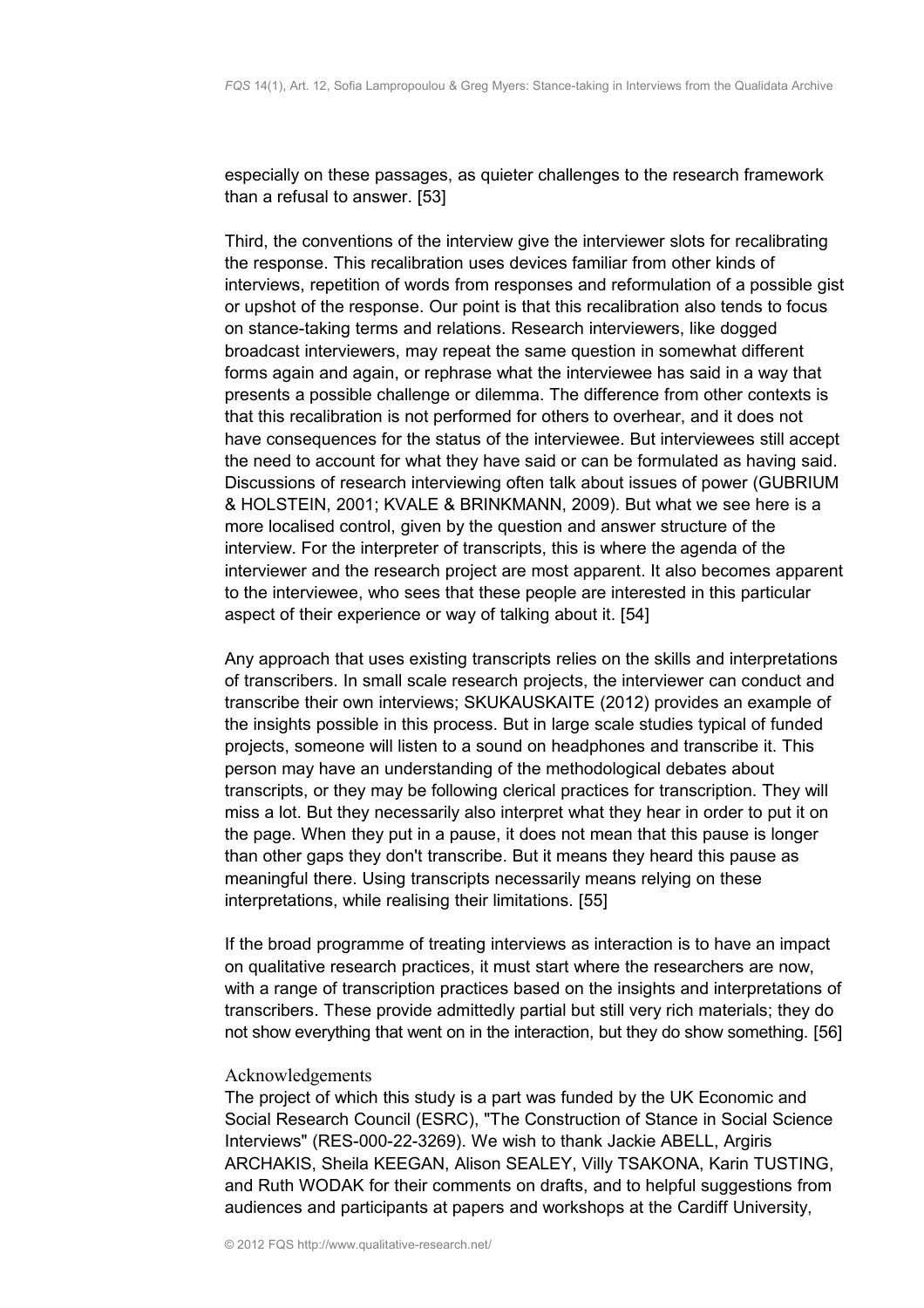Lancaster University, the American Association for Applied Linguistics (Denver), and an ESRC-sponsored workshop for marketing researchers in London. But we are of course responsible for any errors that remain.

# <span id="page-18-0"></span>**Appendix: Data Sources**

Project numbers, titles and principal investigators of projects from which examples were drawn:

5371: Young Men, Masculinities and Health; 2003-2004; R. De Visser, University of Sussex, Department of Psychology; J.A. Smith, J.A., Birkbeck, University of London, School of Psychology (interviews conducted 2003-2004).

4410: Urban Regeneration, Mental Health and Quality of Life in Wythenshawe, South Manchester; 1998-2001; P.J. Huxley, King's College London, Institute of Psychiatry, Health Services Research Department; R. Thomas, University of Manchester, Department of Geography; A. Rogers, National Primary Care Research and Development Centre; B. Robson, University of Manchester, Department of Geography (interviews conducted 1998-2001).

4938: Families, Social Mobility and Ageing, an Intergenerational Approach; 1900- 1988 (100 Families); P. Thompson, University of Essex, Department of Sociology; H. Newby, University of Essex, Department of Sociology (interviews conducted 1985-1988).

5017: A Qualitative Study of Democracy and Participation in Britain; 1925-2003; F. Devine, University of Manchester, Department of Sociology (interviews conducted 2001-2003).

5556: Collective Rights to Health: Exploring the Experiences of Homeless Families; 2004-2005; M. Stuttaford, University of St Andrews, School of Geography and Geosciences; G. Hundt, University of Warwick; School of Health and Social Studies, Institute of Health; P. Vostanis, University of Leicester, Greenwood Institute of Child Health; L. Kelly, University of Warwick, School of Health and Social Studies, Institute of Health (interviews conducted 2004-2005).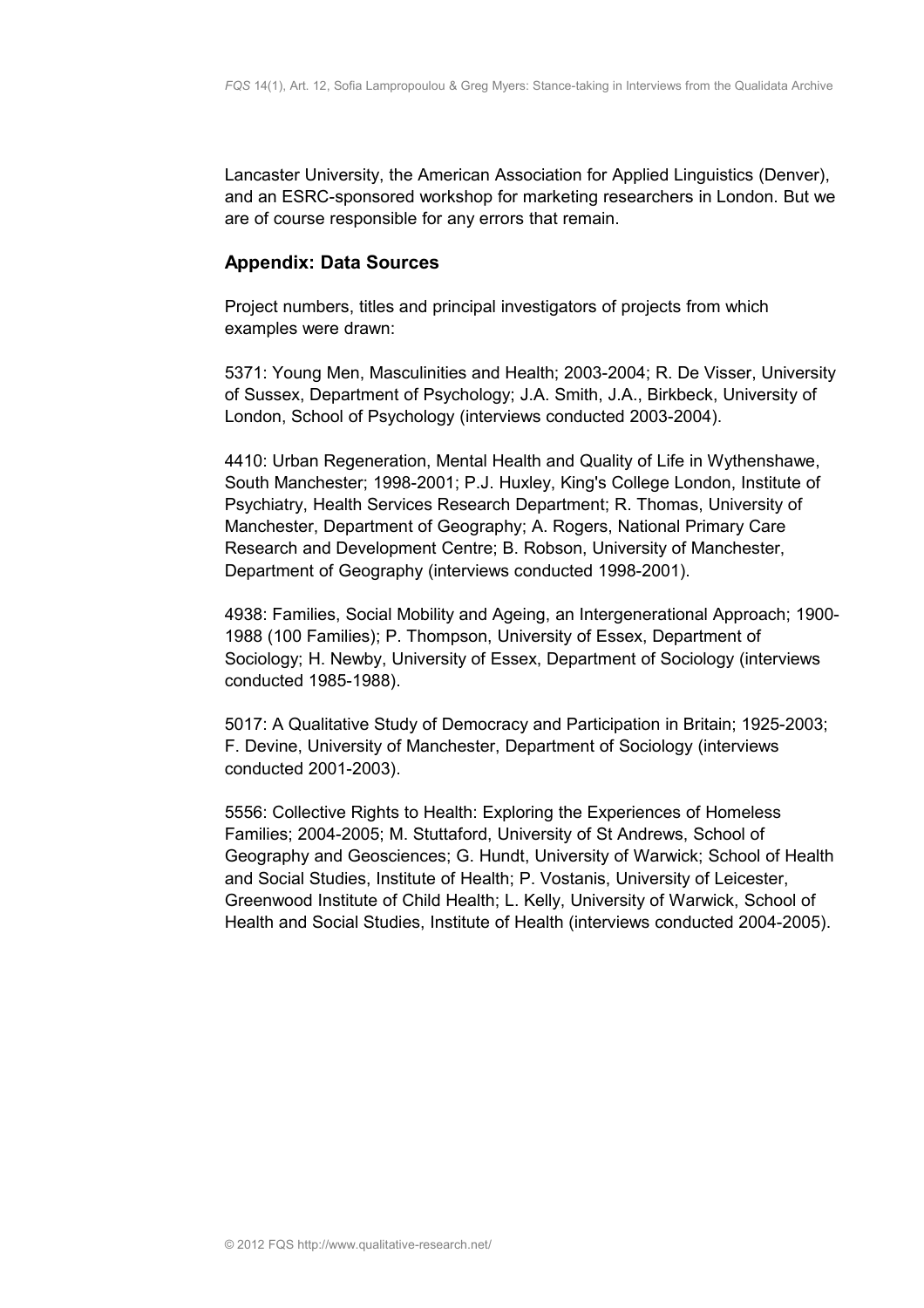#### <span id="page-19-0"></span>**References**

Atkinson, Paul & Silverman, David (1997). Kundera's immortality: The interview society and the invention of the self. *Qualitative Inquiry*, *3*, 304-325.

Biber, Douglas (1999). The grammatical marking of stance. In Douglas Biber, Stig Johansson, Geoffrey Leech, Susan Conrad & Edward Finegan (Eds.), *Longman grammar of spoken and written english* (pp.965-986). London: Longman.

Biber, Douglas & Finegan, Edward (1989). Styles of stance in English: Lexical and grammatical marking of evidentiality and affect. *Text*, *9*(1), 93-124.

Biber, Douglas; Johansson, Stig; Leech, Geoffrey; Conrad, Susan & Finegan, Edward (1999). *Longman grammar of spoken and written English*. London: Longman.

Blommaert, Jan (2007). Narrative, interaction, or both. *Discourse Studies*, *9*(6), 828-830.

Bloor, Michael; Frankland, Jane; Thomas, Michelle & Robson, Kate (2001). *Focus groups in social research*. London: Sage.

Bolden, Galina B. (2009). Beyond answering: Repeat-prefaced responses in conversation. *Communication Monographs*, *76*, 121-143.

Bolinger, Dwight L. (1946). Thoughts on "'yep" and "nope". *American Speech*, *21*(2), 90-95.

Briggs, Charles L. (1986). *Learning how to ask*. Cambridge: Cambridge University Press.

Bucholtz, Mary (2000). The politics of transcription. *Journal of Pragmatics*, *32*, 1439-1465.

Bucholtz, Mary (2007a). Reply: Variability in transcribers. *Discourse Studies*, *9*(6), 837-842.

Bucholtz, Mary (2007b). Variation in transcription. *Discourse Studies*, *9*(6), 784-808.

Carter, Ronald (2004). *Language and creativity: The art of common talk*. London: Routledge.

Chafe, Wallace (1986). Evidentiality in English conversation and academic writing. In Wallace Chafe & Johanna Nichols (Eds.), *Evidentiality: The linguistic coding of epistemology* (pp.261-272). Norwood, NJ: Ablex.

Clayman, Stephen E. & Heritage, John (2002). *The news interview: Journalists and public figures on the air*. Cambridge: Cambridge University Press.

Clift, Rebecca (2006). Indexing stance: Reported speech as an interactional evidential. *Journal of Sociolinguistics*, *10*(5), 569-595.

Coates, Jennifer. & Thornborrow, Joanna (1999). Myths, lies and audiotapes: Some thoughts on data transcripts. *Discourse & Society*, *10*(4), 594-597.

Corti, Louise (2011). The European landscape of qualitative social research archives: Methodological and practical issues. *Forum Qualitative Sozialforschung / Forum: Qualitative Social Research*, *12*(3), Art. 11,<http://nbn-resolving.de/urn:nbn:de:0114-fqs1103117>[Accessed: March 15, 2012 ].

Corti, Louise & Bishop, Libby (2005). Strategies in teaching secondary analysis of qualitative data. *Forum Qualitative Sozialforschung / Forum: Qualitative Social Research*, *6*(1), Art. 47, [http://nbn](http://nbn-resolving.de/urn:nbn:de:0114-fqs0501470)[resolving.de/urn:nbn:de:0114-fqs0501470](http://nbn-resolving.de/urn:nbn:de:0114-fqs0501470) [Accessed: March 15, 2012 ].

de Fina, Anna & Perrino, Sabina (2011). Introduction: Interviews vs. "natural" contexts: A false dilemma. *Language in Society*, *40*, 1-11.

DuBois, Jack (2007). The stance triangle. In Robert Englebretson (Ed.), *Stancetaking in discourse: Subjectivity, evaluation, interaction* (pp.139-182). Amsterdam: Benjamins.

Englebretson, Robert (Ed.) (2007). *Stance-taking in interaction: Subjectivity, evaluation, interaction.* Amsterdam: John Benjamins.

Fox, Barbara A. & Thompson, Sandra A. (2010). Responses to wh-questions in English conversation. *Research on Language & Social Interaction*, *43*(2), 133-156.

Goodwin, Charles (2007). Participation, stance and affect in the organisation of activities. *Discourse & Society*, *18*(1), 53-73.

Goodwin, Charles & Goodwin, Marjorie (1992). Assessments and the construction of context. In Alessandro Duranti & Charles Goodwin (Eds.), *Rethinking context: Language as an interactive phenomenon* (pp.147-190). Cambridge: Cambridge University Press.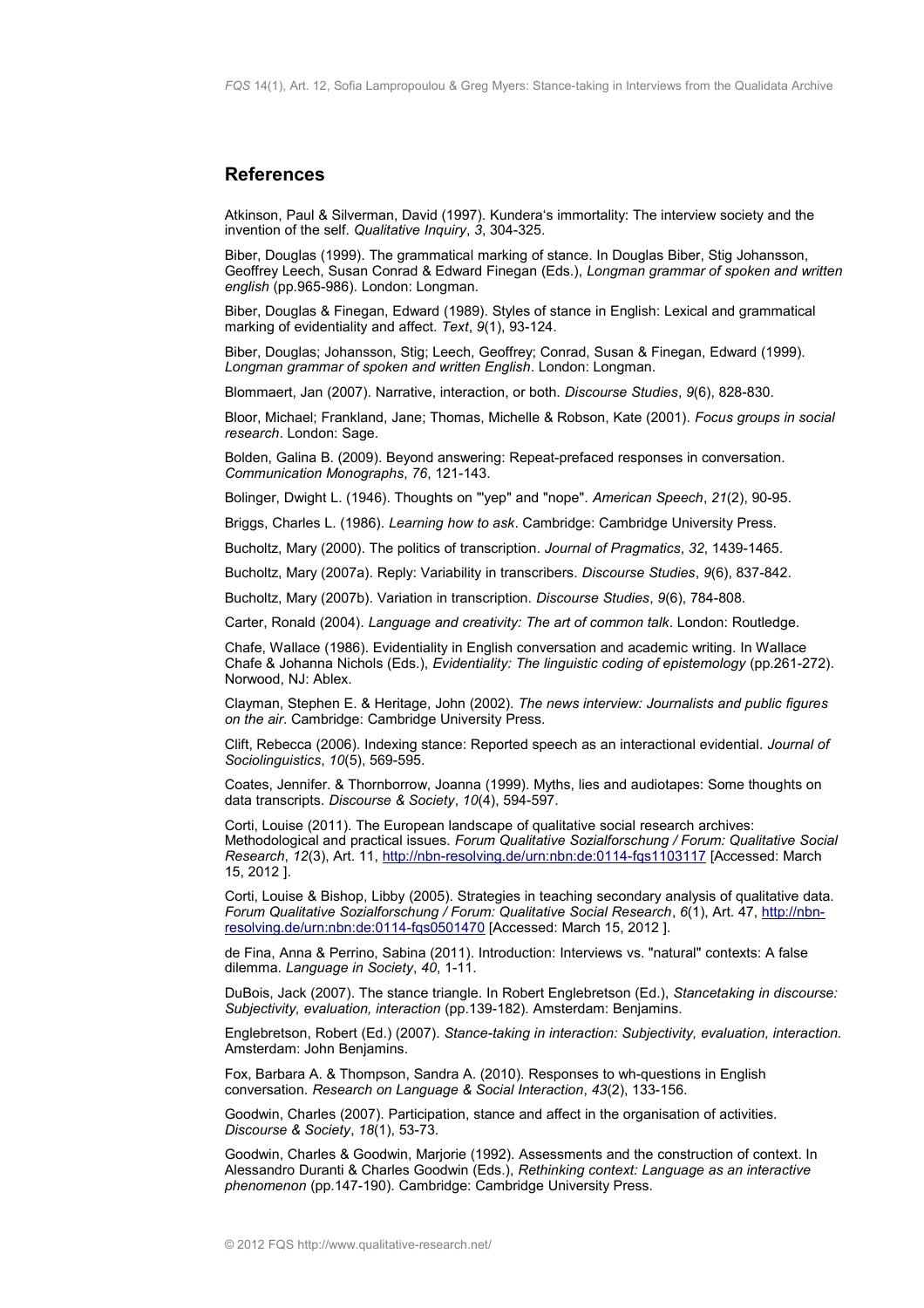Gubrium, Jaber F. & Holstein, James F. (2001). *Handbook of interview research: Context and method*. Thousand Oaks, CA: Sage.

Haddington, Pentti (2006). The organization of gaze and assessments as resources for stance taking. *Text &Talk*, *26*(3), 281-328.

Hammersley, Martyn (2010). Reproducing or constructing? Some questions about transcription in social research. *Qualitative Research*, *10*(5), 553-569.

Heritage, John & Raymond, Geoffrey (2005). The terms of agreement: Indexing epistemic authority and subordination in talk-in-interaction. *Social Psychology Quarterly*, *68*, 15-38.

Heritage, John & Watson, Rod (1979). Formulations as conversational objects. In George Psathas (Ed.), *Everyday language: Studies in ethnomethodology* (pp.123-162). New York: Irvington.

Houtkoop-Steenstra, Hanneke (2000). *Interaction and the standardized survey interview: The living questionnaire*. Cambridge: Cambridge University Press.

Hunston, Susan & Thompson, Geoff (2000). *Evaluation in text: Authorial stance and the construction of discourse*. Oxford: Oxford University Press.

Hyland, Ken (1998). *Hedging in scientific research articles*. Amsterdam: John Benjamins.

Jaffe, Alexandra (2007). Variability in transcription and the complexities of representation, authority and voice. *Discourse Studies*, *9*(6), 831-836.

Jaffe, Alexandra (Ed.) (2009a). *Stance: Sociolinguistic perspectives*. Oxford: Oxford University Press.

Jaffe, Alexandra (2009b). Stance in a Corsican school: Institutional and ideological orders and the production of bilingual subjects. In Alexandra Jaffe (Ed.), *Stance: Sociolinguistic perspectives* (pp.119-145). Oxford: Oxford University Press.

Kärkkäinen, Elise (2006). Stance-taking in conversation: From subjectivity to intersubjectivity. *Text & Talk*, *26*(6), 699-732.

Kvale, Steinar & Brinkmann, Svend (2009). *Interviews: Learning the craft of qualitative research interviewing* (2nd ed.). Thousand Oaks, CA: Sage.

Lapadat, Judith C. & Lindsay, Anne C. (1999). Transcription in research and practice: From standardization of technique to interpretive positionings. *Qualitative Inquiry*, *5*(1), 64-86.

Lempert, Michael (2008). The poetics of stance: Text-metricality, epistemicity, interaction. *Language in Society*, *37*, 569-592.

Levinson, Stephen (1983). *Pragmatics*. Cambridge: Cambridge University Press.

Mann, Steve (2011). A critical review of qualitative interviews in applied linguistics. *Applied Linguistics*, *32*(1), 6-24.

Marková, Ivana; Linell, Per; Grossen, Michèle & Orvig, Anne Salazar (2007). *Dialogue in focus groups: Exploring socially shared knowledge*. London: Equinox.

Martin, James & Rose, David (2003). *Working with discourse: Meaning beyond the clause*. London: Continuum.

Matoesian, Gregory M. & Coldren, James R. JR. (2002). Language and bodily conduct in focus group evaluations of legal policy. *Discourse Society*, *13*(4), 469-493.

McIntosh, Janet (2009). Stance and distance: Social boundaries, self-lamination, and metalinguistic anxiety in white Kenyan narratives about the African occult. In Alexandra, Jaffe (Ed.), *Stance: Sociolinguistic perspectives* (pp.72-91). Oxford: Oxford University Press.

Mondada, Lorenza (2007). Commentary: Transcript variations and the indexicality of transcribing practices. *Discourse Studies*, *9*(6), 809-821.

Myers, Greg (1999). Unspoken speech: Hypothetical reported speech and the rhetoric of everyday talk. *Text*, *19*(4), 571-590.

Myers, Greg (2004). *Matters of opinion: Talking about public issues*. Cambridge: Cambridge University Press.

Myers, Greg & Lampropoulou, Sofia (2012). Impersonal *you* and stance in social research interviews. *Journal of Pragmatics*, *44*(10), 1206-1218.

Nikander, Pirjo. (2000). "Old" vs. "little girl": A discursive approach to age categorization and morality. *Journal of Aging Studies*, *14*(4), 335-358.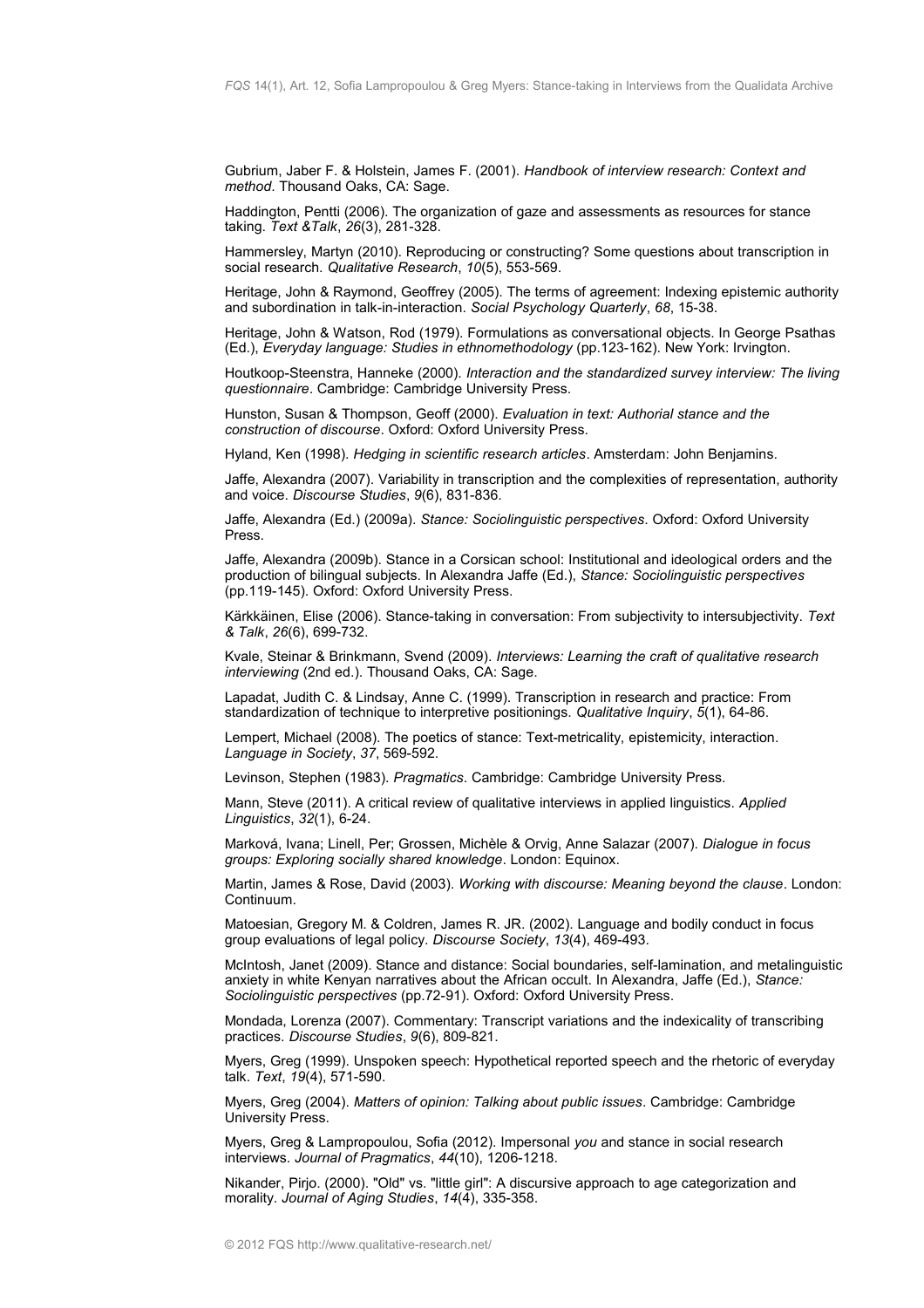Nikander, Pirjo (2009). Doing change and continuity: Age identity and the micro-macro divide. *Aging and Society*, *29*, 863-881.

O'Connell, Daniel C. & Kowal, Sabine (2000). Are transcripts reproducible? *Pragmatics*, *10*, 247-269.

Ochs, Elinor (1979). Transcription as theory. In Elinor Ochs & Bambi Schieffelin (Eds.), *Developmental pragmatics* (pp.43-72). New York: Academic Press.

Oliver, Daniel G.; Serovich, Julianne M. & Mason, Tina L. (2005). Constraints and opportunities with interview transcription: Towards reflection in qualitative research. *Social Forces*, *84*(2), 1273-1289.

Poland, Blake D. (2003). Transcription quality. In James F. Holstein & Jaber F. Gubrium (Eds.), *Inside interviewing: New lenses, new concerns* (pp.267-287). Thousand Oaks, CA: Sage.

Pomerantz, Anita (1984). Agreeing and disagreeing with assessments: Some features of preferred/dispreferred turn shapes. In J. Maxwell Atkinson & John Heritage (Eds.), *Structures of social action* (pp.57-101). Cambridge: Cambridge University Press.

Pomerantz, Anita (1986). Extreme case formulations: A way of legitimizing claims. *Human Studies*, *9*(2-3), 219-229.

Potter, Jonathan & Hepburn, Alexandra (2005). Qualitative interviews in psychology: Problems and possibilities. *Qualitative Research in Psychology*, *2*, 281-307.

Psathas, George & Anderson, Timothy (1990). The practices of transcription in conversation analysis. *Semiotica*, *78*(1-2), 75-99.

Puchta, Claudia & Potter, Jonathan (2003). *Focus group practice*. London: Sage.

Rapley, Tim (2001). The art(fulness) of open-ended interviewing: Some considerations on analysing interviews. *Qualitative Research*, *1*(3), 303-323.

Rapley, Tim (2004). Interviews. In Clive Seale, [Giampietro Gobo,](http://www.qualitative-research.net/index.php/fqs/about/displayMembership/2) Jaber F. Gubrium & David Silverman (Eds.), *Qualitative research practice* (pp.15-34). London: Sage.

Raymond, Gene (2003). Grammar and social organization: Yes/no interrogatives and the structure of responding. *American Sociological Review*, *68*, 939-967.

Richards, Keith (2011). Using micro-analysis in interviewer training: "Continuers" and interviewer positioning. *Applied Linguistics*, *32*(1), 95-212.

Roulston, Kathryn (2006). Close encounters of the "CA" kind: A review of literature analysing talk in research interviews. *Qualitative Research*, *6*(4), 515-534.

Roulston, Kathryn (2010). Considering quality in qualitative interviewing. *Qualitative Research*, *10*(2), 199-228.

Sidnell, Jack (2004). There's risks in everything: Extreme-case formulations and accountability in inquiry testimony. *Discourse & Society*, *15*, 745-766.

Silverman, David (2004). *Qualitative research: Theory, method, and practice* (2nd ed.). London: Sage.

Skukauskaite, Audra (2012). Transparency in transcribing: Making visible theoretical bases impacting knowledge construction from open-ended interview records. *Forum Qualitative Sozialforschung / Forum: Qualitative Social Research*, *13*(1), Art. 14, [http://nbn](http://nbn-resolving.de/urn:nbn:de:0114-fqs1201146)[resolving.de/urn:nbn:de:0114-fqs1201146](http://nbn-resolving.de/urn:nbn:de:0114-fqs1201146) [Accessed: March 15, 2012 ].

Slembrouck, Stef (2007). Transcription—the extended directions of data histories: A response to M. Bucholtz's "Variation in transcription". *Discourse Studies*, *9*(6), 822-828.

Speer, Susan A. (2007). On recruiting conversation analysis for critical realist purposes. *Theory & Psychology*, *17*, 125-135.

Stirling, Leslie & Manderson, Lenore (2011). About *you*: empathy, objectivity, and authority. *Journal of Pragmatics*, *43*, 1581-1602.

Stivers, Tanya (2008). Stance, alignment, and affiliation during storytelling: When nodding is a token of affiliation. *Research on Language & Social Interactio*n, *41*, 31-57.

Stivers, Tanya & Hayashi, Makoto (2010). Transformative answers: One way to resist a question's constraints. *Language in Society*, *39*, 1-25.

Stokoe, Elizabeth & Edwards, Derek (2007). "Black this, black that": Racial insults and reported speech in neighbour complaints and police interrogations. *Discourse & Society*, *18*, 337-372.

Talmy, Steven & Richards, Keith (2011). Theorizing qualitative research interviews in applied linguistics. *Applied Linguistics*, *32*(1), 1-5.